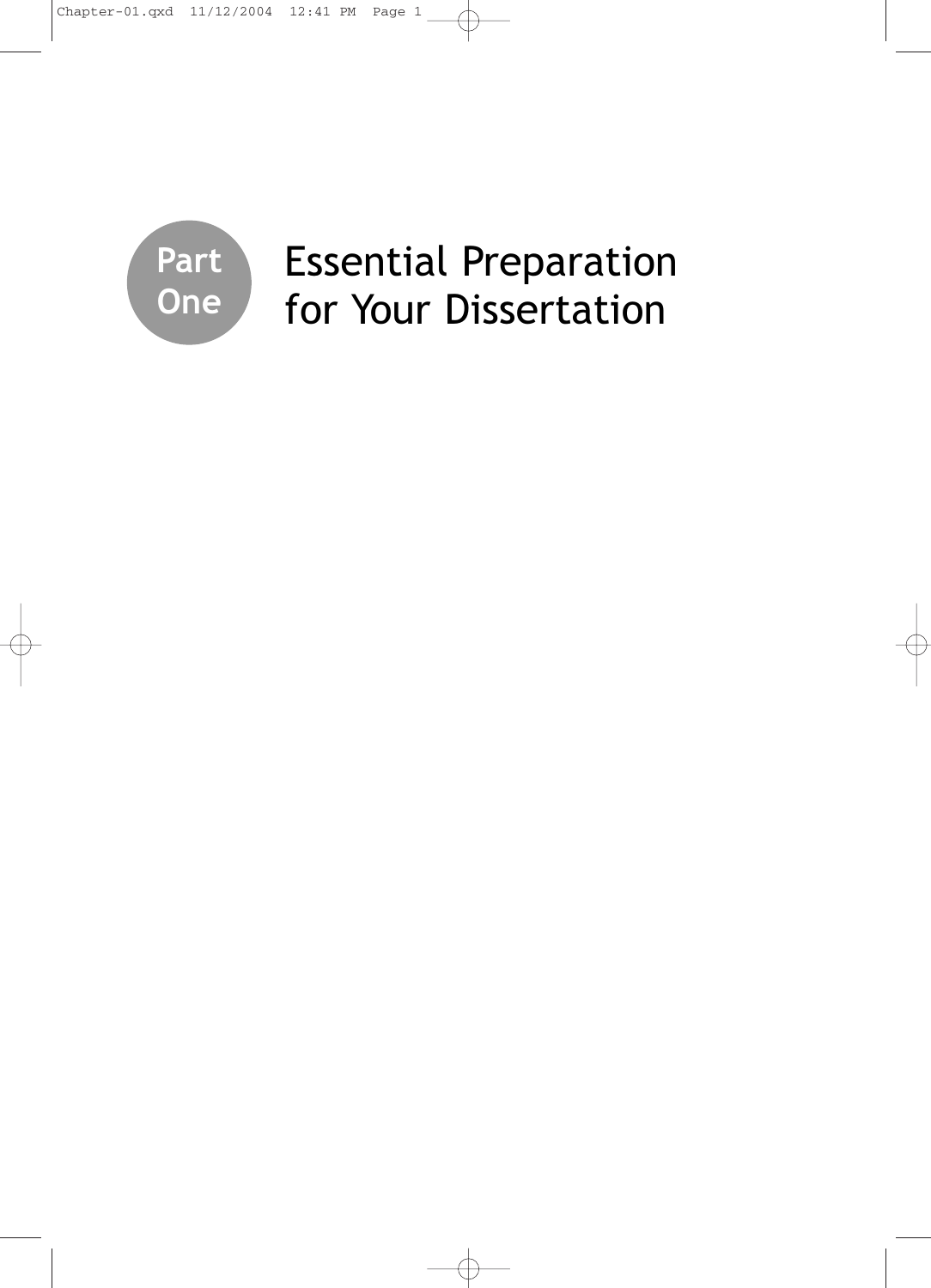Chapter-01.qxd 11/12/2004 12:41 PM Page 2 $\phi$ 

 $\bigoplus$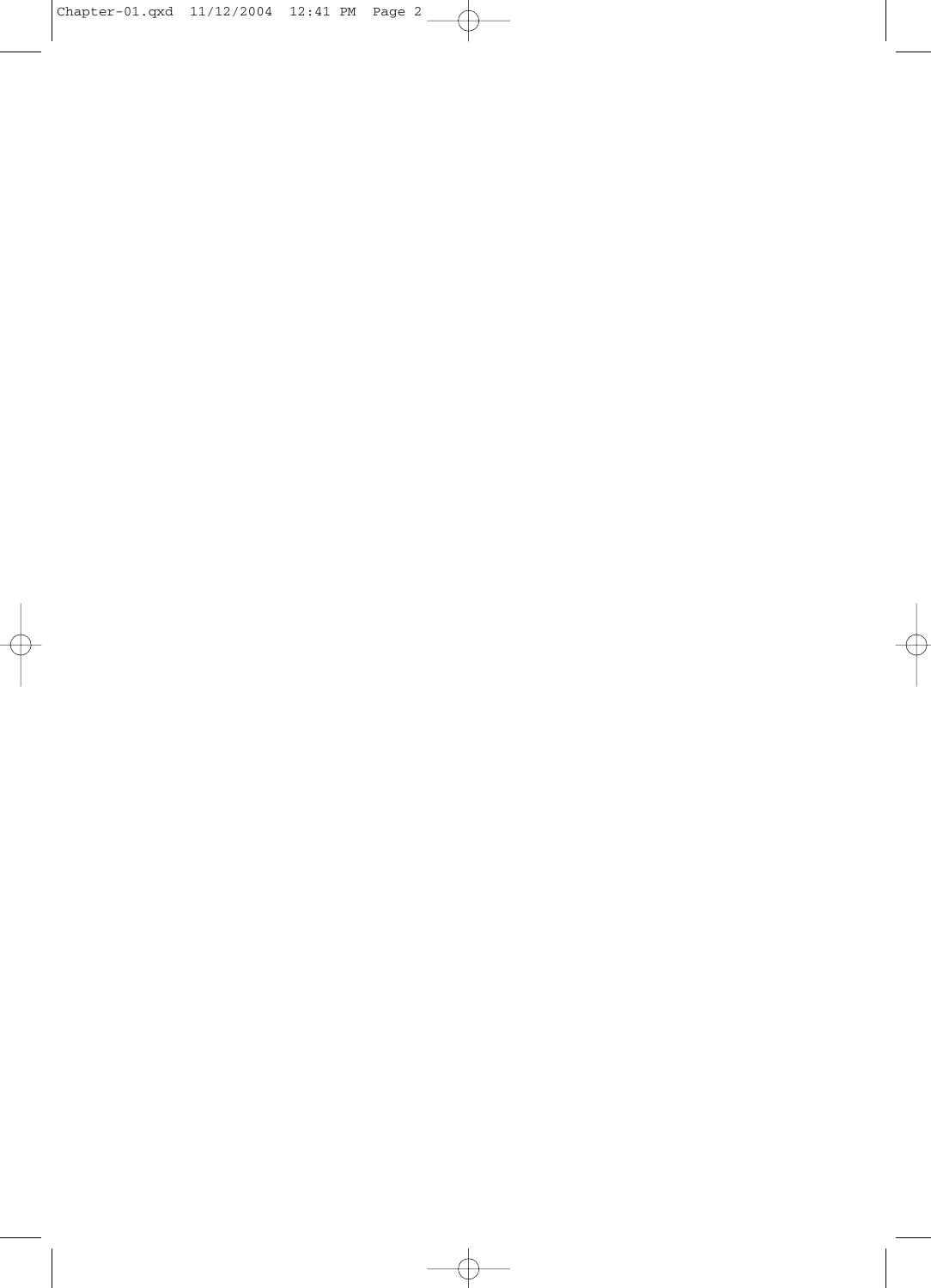# 1 What is a Masters?

## CHAPTER CONCEPTS

● THE MASTERS AS A LICENCE TO DO RESEARCH ● WHAT IS A MASTERS DISSERTATION? ● DISSERTATION OR THESIS? ● THE DISSERTATION AS PART OF A MASTERS COURSE ● CRITERIA USED TO ASSESS A DISSERTATION ● MARKING RANGES AND FAILURE ● CRITERIA AND THE EXAMINER ● DIFFERENT TYPES OF DISSERTATION ● HOW LONG DOES IT TAKE TO DO A MASTERS DISSERTATION? ● ARE YOU CAPABLE OF DOING A MASTERS DISSERTATION? ● A MASTERS IS NO MOUNTAIN ● WHERE TO DO YOUR MASTERS ● WHAT TO LOOK FOR ● LEARNING AND TEACHING STYLES ● COURSE SPECIFICATIONS ● SUMMARY OF THIS CHAPTER ● FURTHER READING

Increasingly more and more people are undertaking a masters level degree course (MA, MSc and MBA). The majority of these courses entail a dissertation of between 10,000 and 15,000 words. The dissertation is still seen as an essential element of the masters degree. In this chapter we look at what we mean by a masters dissertation, at the range of skills, capabilities, attitudes and qualities doing a masters will give you, at how a masters is normally assessed and at the different kinds of dissertation you can do. Our basic premise is that doing a masters dissertation is much more than a skills-based exercise. The purpose of this chapter is, therefore, to answer some basic but essential questions:

#### 1 What is a masters dissertation?

- 2 What kind of document is a masters dissertation?
- 3 How long should a dissertation be?
- 4 What kinds of skills and capabilities will you need to do your dissertation?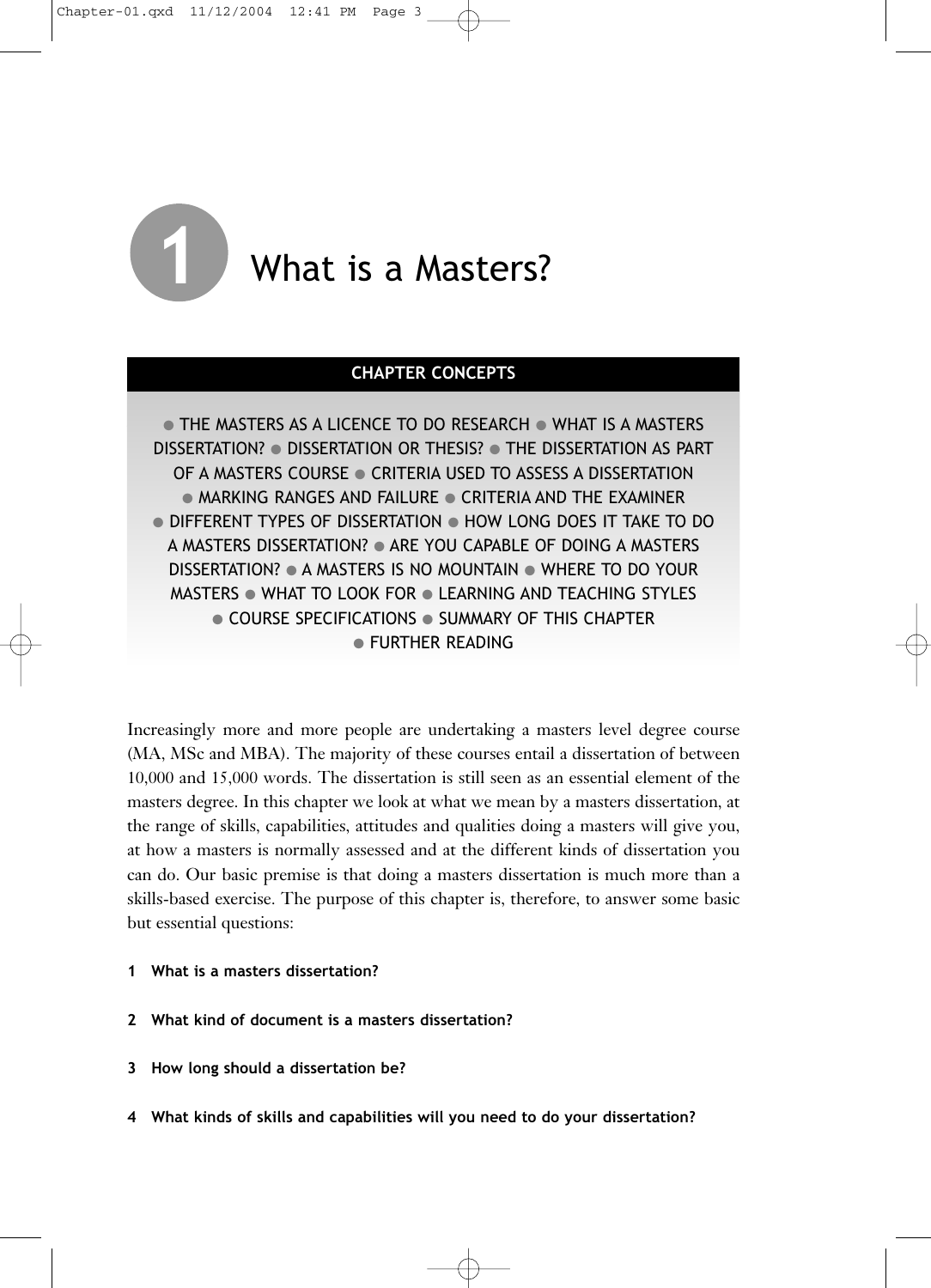Doing a masters dissertation should, we argue, allow you to experience a series of higher-level educational, intellectual and ethical issues which help you to grow as a person and a professional. We begin, therefore, by placing the masters in the conventional context of the Bachelors and Doctorate degrees.

## The masters as a licence to do research

It was only in the late nineteenth century that the titles we know as the Bachelors, Masters and Doctorate became formal academic qualifications generally recognized around the world. Although they have their origins in the ancient universities when they were Church institutions, the range of modern higher degrees owes little to these origins. Table 1.1 shows the traditional roles of the main university degrees alongside a definition of current roles.

Although the scheme in Table 1.1 has its origins in the time when the Church controlled universities, and degrees, diplomas or licences to teach were awarded by the Church, the only remaining vestiges of this are the academic gowns used to signify different qualifications. In the 1400s the cleric masters wore black robes lined with lamb's wool or rabbit's fur (for warmth) that were trimmed with exotic fur, usually miniver, which also trimmed their hoods. A feature of their robes was colour. Medieval masters enjoyed a wide variety of colours for their robes to such excess that Oxford and Cambridge Universities under Henry VIII began prescribing academic dress as a matter for university control. The drab blackness of robes only became a feature during the seventeenth century when Puritanism dominated the universities and the Church. The range of colours we see today designating masters in different disciplines had its beginnings in the United States. From 1895 American universities and colleges opted to follow a definite system of colours and standards for academic gowns; for economics the colour is copper, for education light blue and for social work it is citron. British and European universities follow no such standards except that each university or awarding body has generally settled on using one colour to signify their institution.

The only other link to the ancient past is the nature of the masters as a licence to practice. In the modern sense this licence is an acknowledgement of research skills and abilities. In modern masters courses the dissertation is research oriented. It is intended to help the student acquire the necessary skills and capacities to undertake a substantial piece of coherent research. Taking this as our starting point, we will focus on the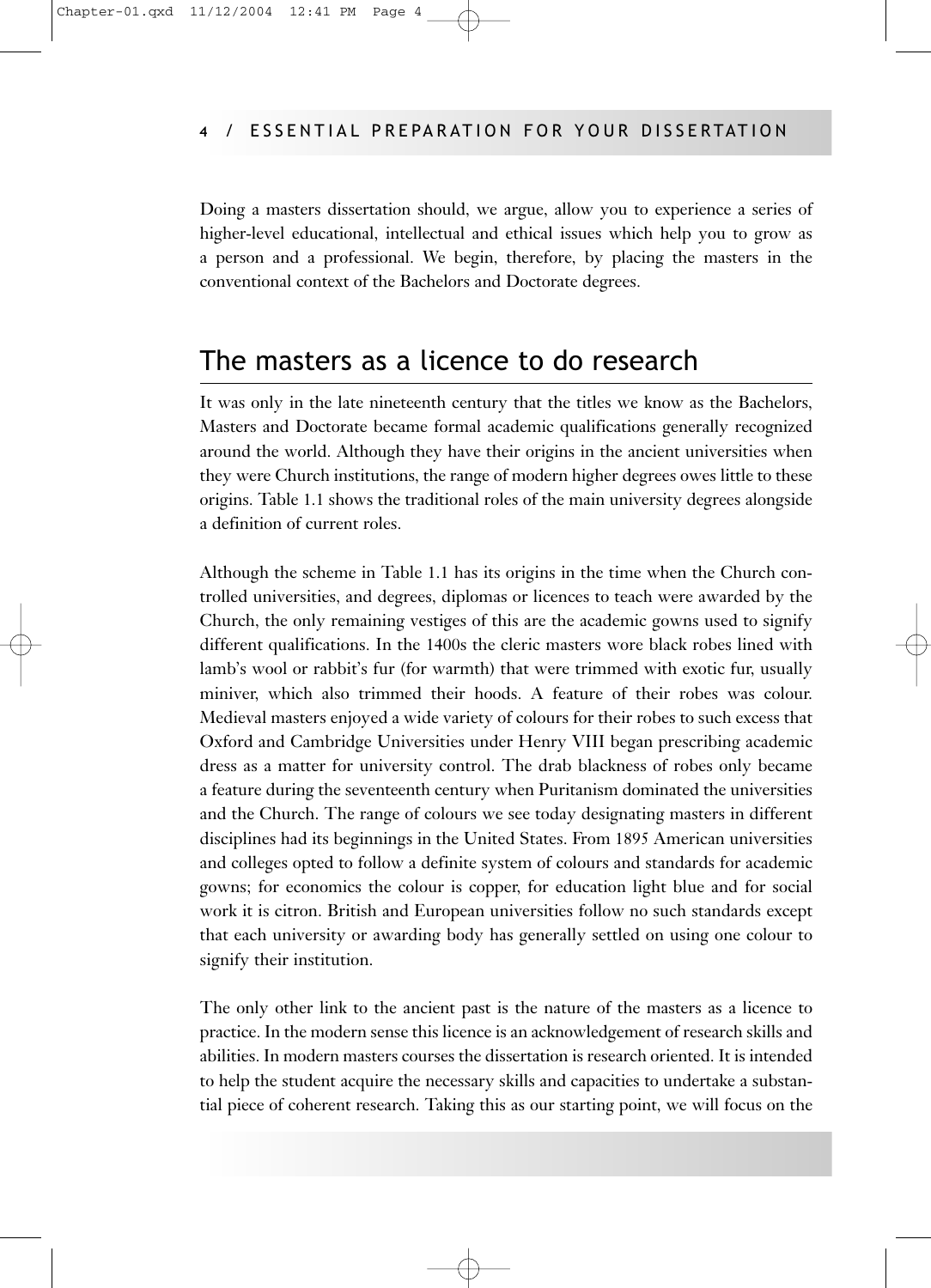| Degree           | Traditional and current role                                                                                                                                                                              | Research features                                                                                                                                                                                                                                                                                                                |
|------------------|-----------------------------------------------------------------------------------------------------------------------------------------------------------------------------------------------------------|----------------------------------------------------------------------------------------------------------------------------------------------------------------------------------------------------------------------------------------------------------------------------------------------------------------------------------|
| <b>Bachelors</b> | A measure of a general education<br>in terms of developing the skills of<br>critical evaluation but specializing<br>in a topic, e.g. twentieth-century<br>history.                                        | Small-scale independent<br>project usually related to<br>a taught module and used as<br>the 'honours' element of the<br>degree.                                                                                                                                                                                                  |
| Masters          | Originally a licence to practice<br>theology and now a measure of<br>advanced knowledge of a topic.                                                                                                       | An independent piece of<br>research focusing on the<br>selection and analysis of a<br>topic, design of the research, its<br>execution and presentation as<br>a dissertation.                                                                                                                                                     |
| Doctorate        | Originally a licence to practice<br>as a teacher in a university and<br>now signifies authority on the<br>current knowledge of a subject<br>with the ability to make a<br>contribution to that knowledge. | An independent piece of<br>research focusing beyond the<br>selection and analysis of a<br>topic, design of the research,<br>its execution, demonstration<br>of a high and consistent level<br>of analysis, evaluation, and<br>contemplation to make an<br>original contribution to<br>knowledge and presentation<br>as a thesis. |

#### TABLE 1.1 BACHELORS, MASTERS AND DOCTORATE RESEARCH

masters dissertation as a piece of independent research to be successfully completed as part of a masters course.

# What is a masters dissertation?

Within the context of the modern taught masters course, the dissertation is a significant and substantial learning activity. Its purpose is to give you the opportunity to demonstrate your 'mastery' of the skills of analysis, synthesis, evaluation, argumentation and data collection and handling by applying them to a specific topic. In addition there are other skills, such as writing, qualities, such as determination, and attitudes,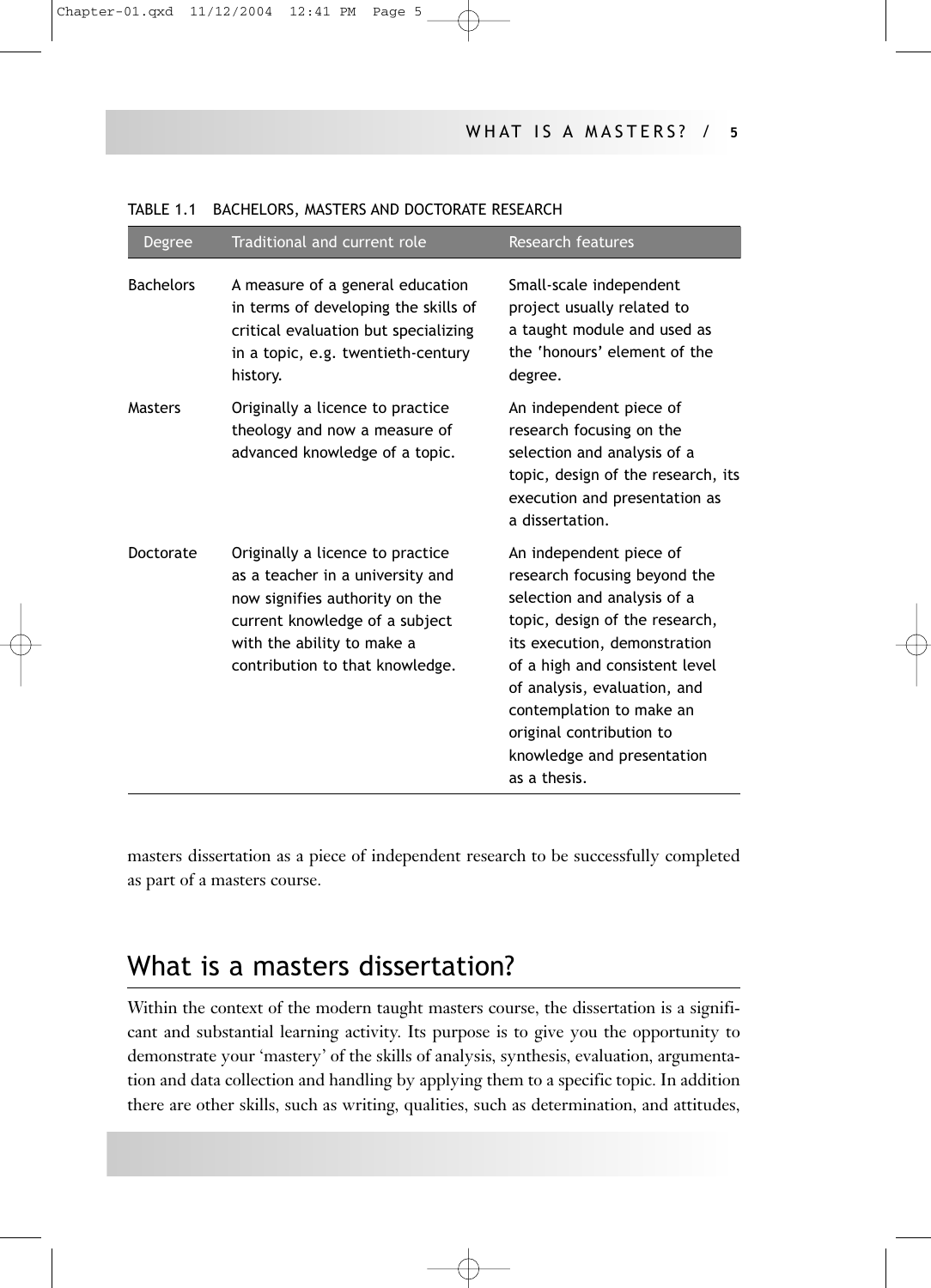such as honesty, which are necessary and we will come to these shortly. Taken together these abilities are expected to be acquired and applied to produce a coherent and reasoned piece of research.

The language used to define the dissertation tends to differ between various universities and awarding bodies. This language includes terms and phrases such as the following, but as you can see they are generally unhelpful:

- an extended treatment of a topic;
- research done for a masters degree; or
- ♦ a piece of empirical research and writing.

The following definition from Yale University states that the dissertation student attains:

technical mastery of the field of specialization, is capable of doing independent scholarly work, and is able to formulate conclusions that will in some respect modify or enlarge what has been previously known. (Yale, 1975: 182)

Masters level research is, therefore, a display of your ability to identify a topic, justify that topic, write clear aims and objectives which are interrelated, search and review the relevant literature, design data collection tools, apply those tools, manage the data collection and make sense of it. This may also include making conclusions and recommendations. It is these abilities, listed in Table 1.2, which make the masters dissertation technically a substantial piece of work and significant both intellectually and personally (Appendix 1 provides an extended list of these).

#### DISSERTATION OR THESIS?

The statement from Yale (in the section above) is a definition of their doctorate (PhD) and not masters degree. This highlights a difference between many British and American universities. Most universities in North America call a PhD a dissertation and the masters a thesis, while most British universities call the PhD the thesis and the masters the dissertation. In this book we will use the word 'dissertation' for masters research and 'thesis' for doctorate research. This is because, when used in a research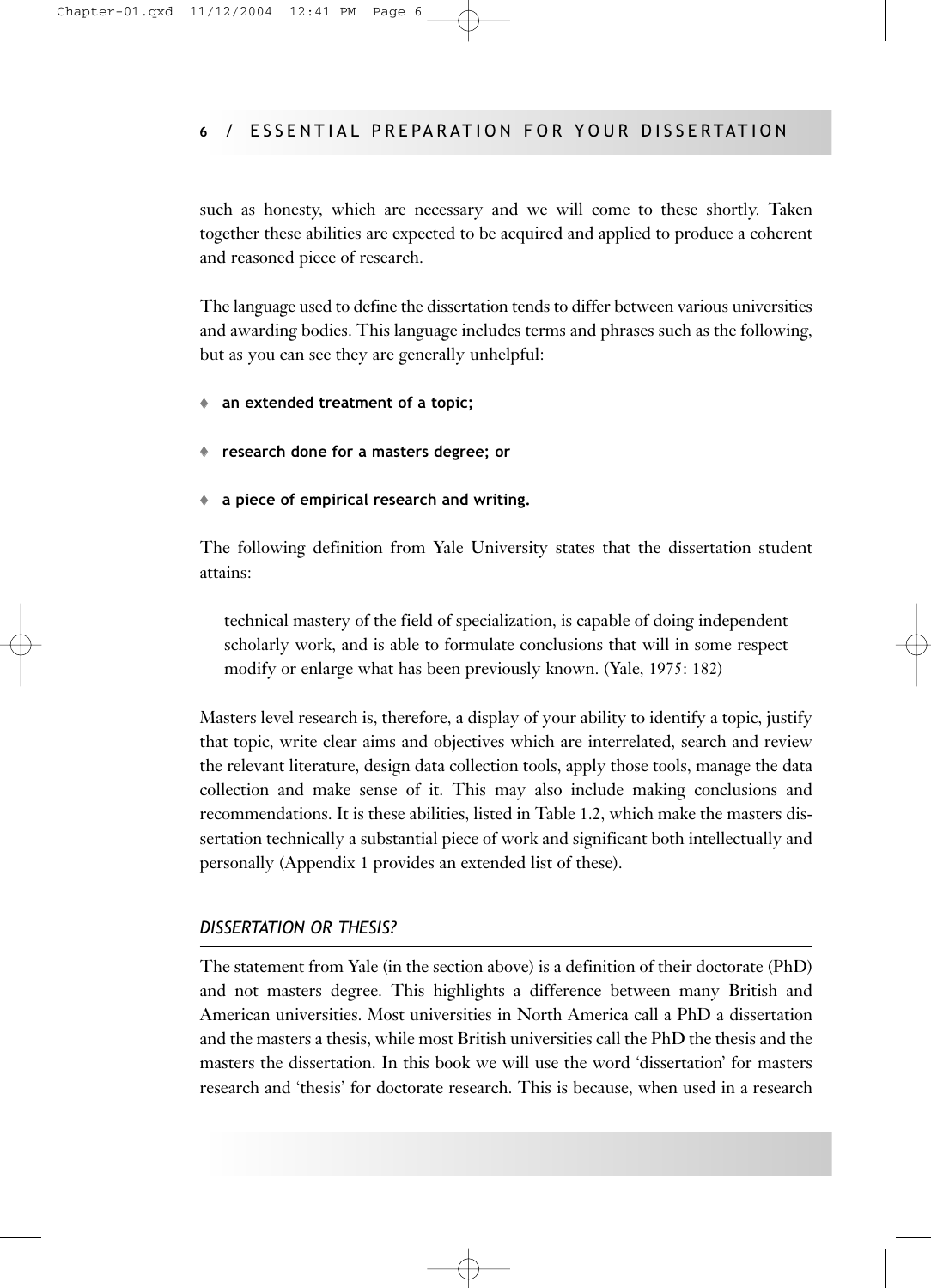|                             | Standard expectations of the Masters |                        |                                 |
|-----------------------------|--------------------------------------|------------------------|---------------------------------|
| <b>Skills</b>               | Capabilities                         | <b>Attitudes</b>       |                                 |
| Brevity and<br>succinctness | Synthetical thinking                 | Proactive              | Integrity                       |
| Citation and<br>attribution | Analytical thinking                  | Ethical                | Objectivity                     |
| Copy-editing                | Argument analysis                    | <b>Trustworthiness</b> |                                 |
| Decision-making             | Effective thinking                   | Responsible            | Honesty                         |
| Defining and<br>classifying | Problem definition                   | Persuasive             | Self-confidence<br>Adaptability |
| Document design             | Managing projects                    | Self-awareness         |                                 |
| Drafting and editing        | Self-management                      | Cultural awareness     | Determination                   |
| Information finding         | Graphical presentation               | Reflective             | Finisher                        |
| Meeting deadlines           |                                      | practitioner           | Self-discipline                 |
| Numeracy and                | Giving and receiving                 | Anthropological        | Experimentation                 |
| statistics                  | feedback                             | Research orientation   | Self-evaluative                 |
| Record keeping              | Concept application                  | Self-development       | Sense of humour                 |
| Target setting              | Theory application                   | Self-control           | Storytelling                    |
| Time management             | Data management                      | Inter-disciplinary     | Consistency                     |

#### TABLE 1.2 SKILLS, CAPABILITIES, ATTITUDES AND QUALITIES OF THE MASTERS

Note: See Appendix 1 for an expanded version of this table

proposal or monograph, the word 'thesis' means theory maintained by an argument and as such refers to the dialectic nature of a piece of writing. While a masters has some elements of argumentation and discussion the reason for these is not the production of an original contribution to knowledge. The role of argument and theory in the masters is limited to justifying the topic, rationalizing the methodology and data collection techniques and discussing the findings in relation to the use of the methodology and literature. In the doctorate theory and argument are used more extensively to discuss and evaluate ideas, concepts and data in depth as well as breadth.

#### THE DISSERTATION AS PART OF A MASTERS COURSE

As part of a course the masters dissertation is often specified using aims and learning outcomes. Some typical learning opportunities (or education aims) may be: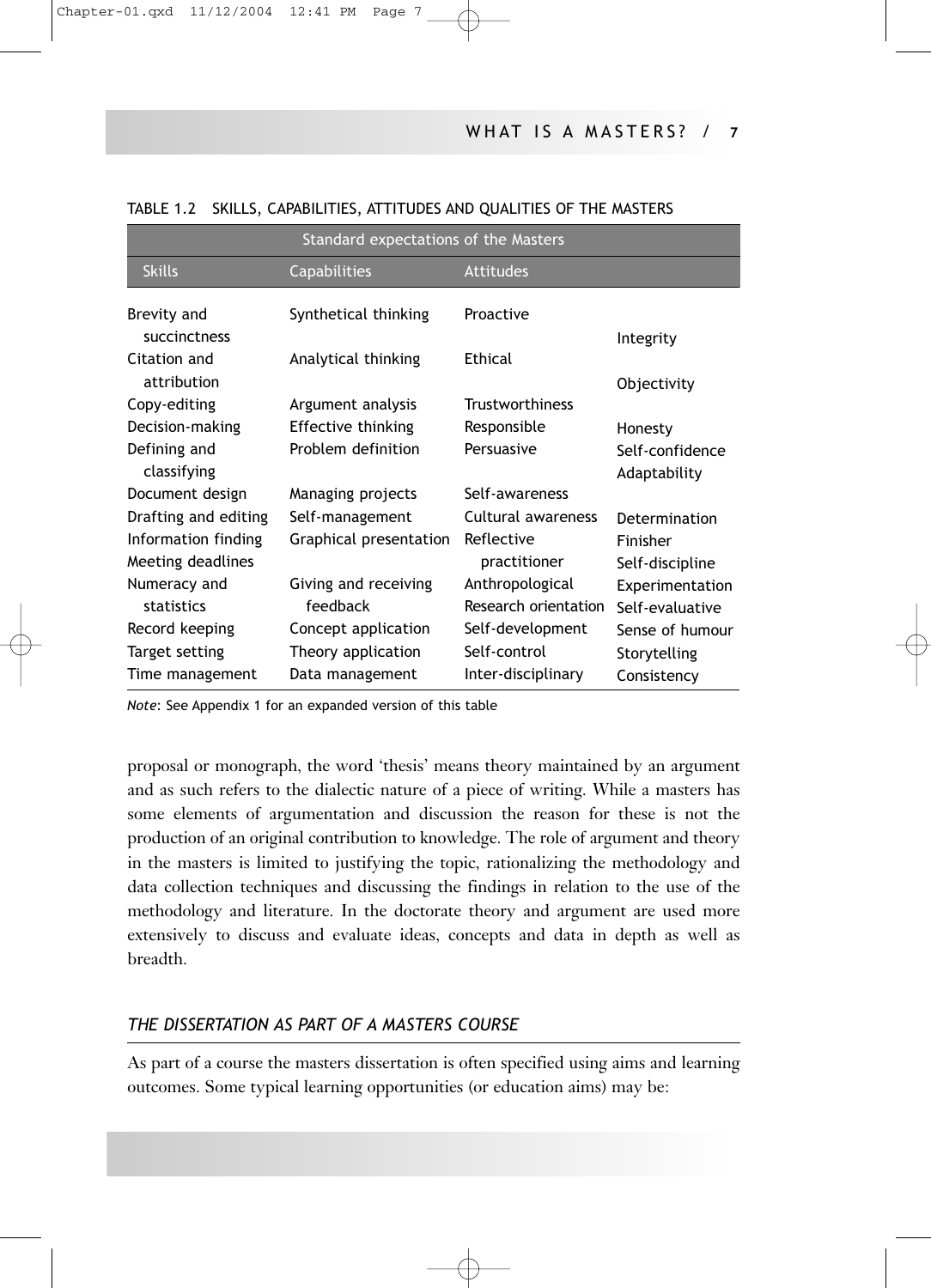- ♦ to provide a range of learning opportunities to allow students to acquire a sound understanding of the origins, nature and consequences of various methodological traditions;
- ♦ to enable students to appreciate the technical and intellectual aspects of research design and application including the management of a project; and
- ♦ to allow students to appreciate the diversity and opportunities of research in the discipline (for example, psychology, economics, literature and so on).

The research you do for your dissertation is a learning activity, the purpose of which is that you are expected to acquire masters ability to do capable and competent research. Hence, your dissertation is the physical evidence that you have acquired and been able to apply at an appropriate level and in an appropriate way your learning so as to be accredited as a competent researcher.

Your learning is often expressed by masters courses as learning outcomes. The following is a typical set of learning outcomes, based on those you can see in Table 1.2, for the dissertation element of a masters course:

- 1 To make connections between methodological assumptions, research design and soundness of findings.
- 2 To distinguish between the main types of research (for example, applied, strategic, evaluative and so on) and be able to select and justify appropriate type(s) for a given problem or topic.
- 3 To design and apply a range of tools for the collection of data, including the literature search.
- 4 To apply a range of techniques of analysis for the evaluation of argument and construction of argument to justify the research.
- 5 To use the literature as a corpus of knowledge to extract key theories, arguments, concepts and findings in ways which are critical and evaluative and provide a synthesis.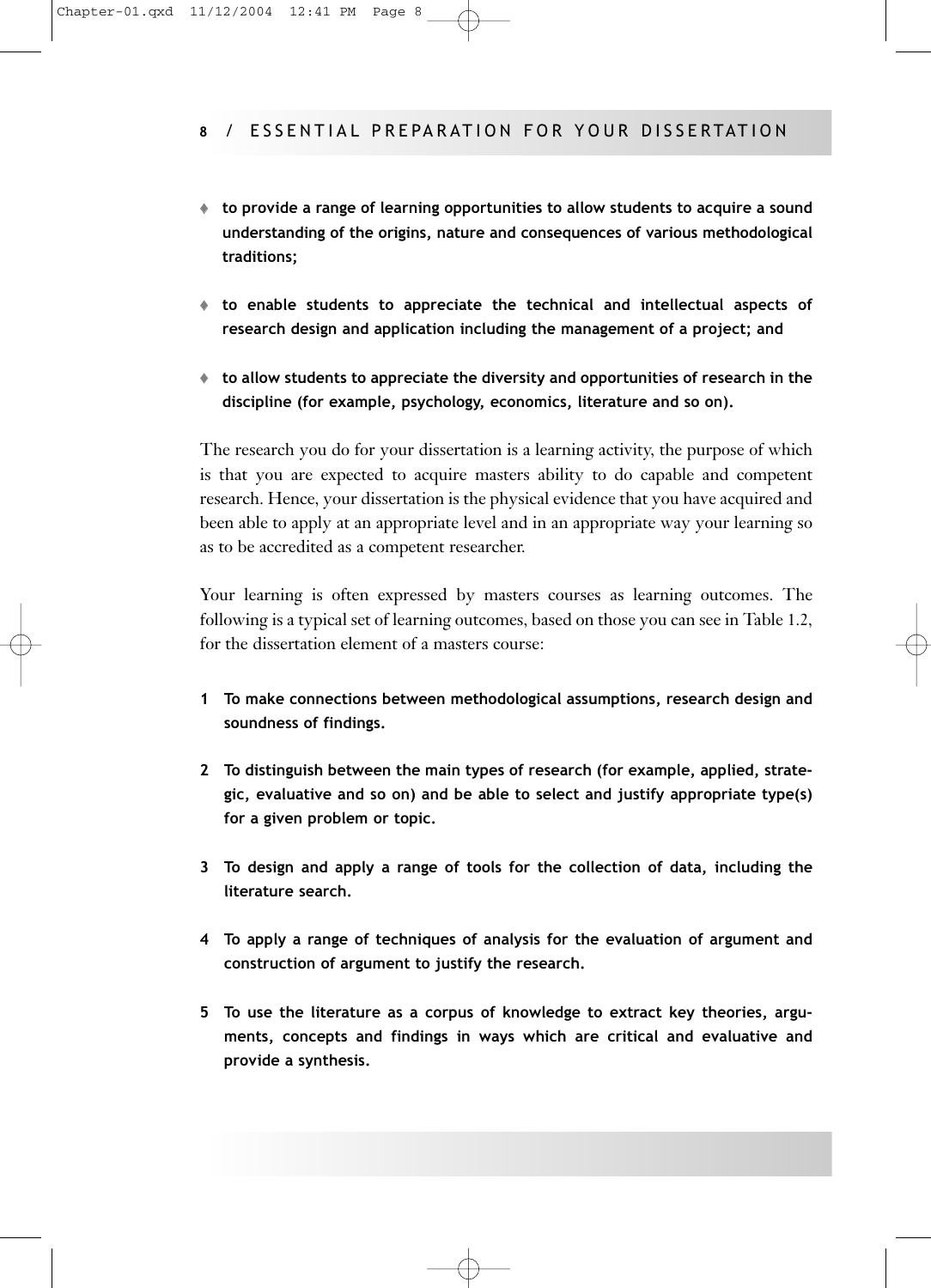- 6 To appreciate the ethical issues in the application of research methodologies, data collection techniques and evaluation of the literature.
- 7 To analyse, arrange, tabulate and present findings in a way that is clear, coherent and systematic, including the construction of references and the bibliography.

These general learning aims and outcomes form the basis for the assessment of the dissertation and, in some cases, the research proposal and the dissertation as separate pieces of work. The usual method, however, is to use the research proposal as a tool to identify your research interest and give you a plan for your dissertation. To cover this practice we will look at criteria for assessing research proposals in a later chapter and focus here on the details of the criteria used to assess the dissertation.

# Criteria used to assess a dissertation

The only evidence that you are of 'masters quality' is your dissertation. The educational aims and learning outcomes are normally assessed by employing hierarchical marking schemes that tend to go from the general to the particular. In general terms your dissertation should:

♦ focus on a specific problem or issue;

Chapter-01.qxd 11/12/2004 12:41 PM

- relate the problem or issue to the relevant literature;
- ♦ have a reasoned research design;
- ♦ provide an analytical and critical approach to the literature and topic;
- ♦ maintain scholarly standards throughout; and
- ♦ use sound arguments with valid and reliable evidence.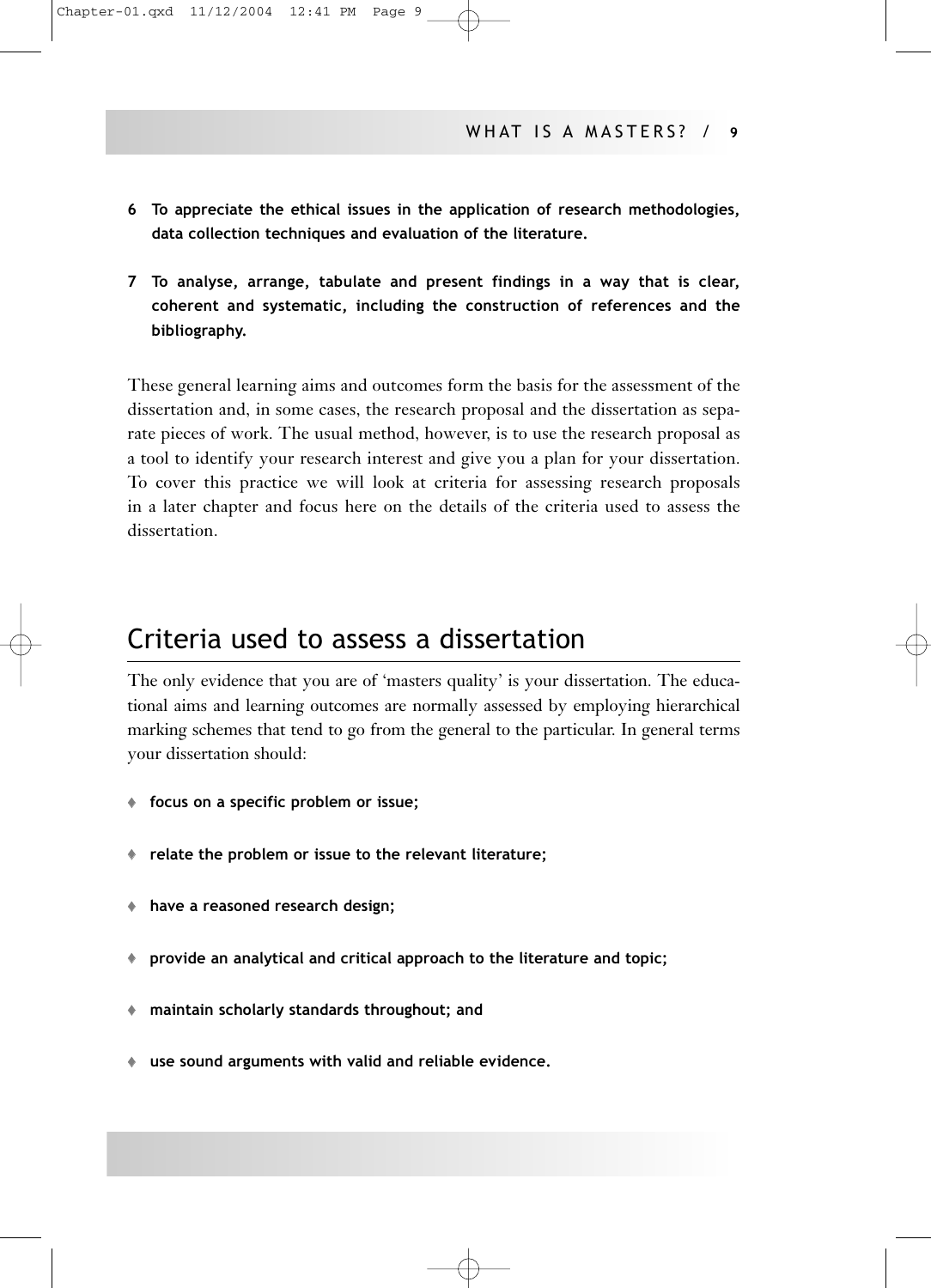| $\frac{1}{2}$<br>l<br>i<br>!<br>í |                |
|-----------------------------------|----------------|
| ï<br>í<br>Ì                       | ֚֚֓֕<br>-<br>} |
| í<br>I                            |                |
| ı<br>í<br>į                       | ī              |
| ¢<br>:<br>;<br>;                  |                |

|       |                              | Literature        |                   | Methodology          | Argumentation        | Presentation,        |
|-------|------------------------------|-------------------|-------------------|----------------------|----------------------|----------------------|
|       | Aims and                     | review and        | Topic             | and data             | and critical         | structure and        |
| Level | cs<br>objectiv               | citations         | rationale         | collection           | awareness            | succinctness         |
| 100%  | Extremely well-<br>Excellent |                   | Excellent use of  | Excellent rationale  | Excellent use of     | Excellent presenta-  |
|       | expressed aims               | review of the     | argumentative     | for methodological   | argumentative        | tion throughout      |
|       | and proper                   | literature, clear | structure,        | approach including   | analysis and argu-   | using clear and      |
|       | objectives,                  | arrangement       | evidence and      | data collection      | mentative struc-     | succinct expres-     |
|       | employing                    | and selection of  | analysis to       | tools. Highly        | tures to analyse     | sion, with section-  |
|       | ā<br>terms in                | key texts, thor-  | demonstrate       | appropriate and      | and synthesize the   | ing and              |
|       | methodologi-                 | ough, consistent  | thorough analysis | effective with a     | literature, topic,   | arrangement to       |
|       | cally coherent               | critical evalua-  | of the topic      | strong justification | methodology and      | form a coherent      |
|       | way so that                  | tion of main      | to justify the    | in terms of the      | data collected.      | dissertation, use of |
|       | objectives are               | ideas, theories,  | research ques-    | definition of the    | Arguments are        | figures and tables   |
|       | evidently                    | arguments,        | tions or hypothe- | topic and research   | developed with       | to present ideas     |
|       | capable of                   | approaches and    | sis stated.       | questions set.       | evident clarity and  | and data. Figures    |
|       | ing<br>actualizi             | findings synthe-  | Excellent use of  | Ample evidence of    | logic in an unbiased | and tables properly  |
|       | the aims.                    | sized and         | the literature to | reading and learn-   | and objective way.   | labelled. Highly     |
|       |                              | focused on the    | provide authority | ing from the meth-   | Extremely high       | effective use of     |
|       |                              | topic puzzle.     | and backing.      | ods literature.      | standard of critical | language and         |
|       |                              | Excellent cita-   |                   | Overall research     | analysis and         | scholarly conven-    |
|       |                              | tions demon-      |                   | design is clear and  | evaluation.          | tions. Use of cor-   |
|       |                              | strating          |                   | systematic with      | Conclusions and/or   | rect grammar.        |
|       |                              | consistency,      |                   | validity and relia-  | recommendations      |                      |
|       |                              | detail and        |                   | bility clear.        | directly linked to   |                      |
|       |                              | accuracy.         |                   |                      | form the findings.   |                      |

 $\oplus$ 

 $\overline{\varphi}$ 

(Continued) (Continued)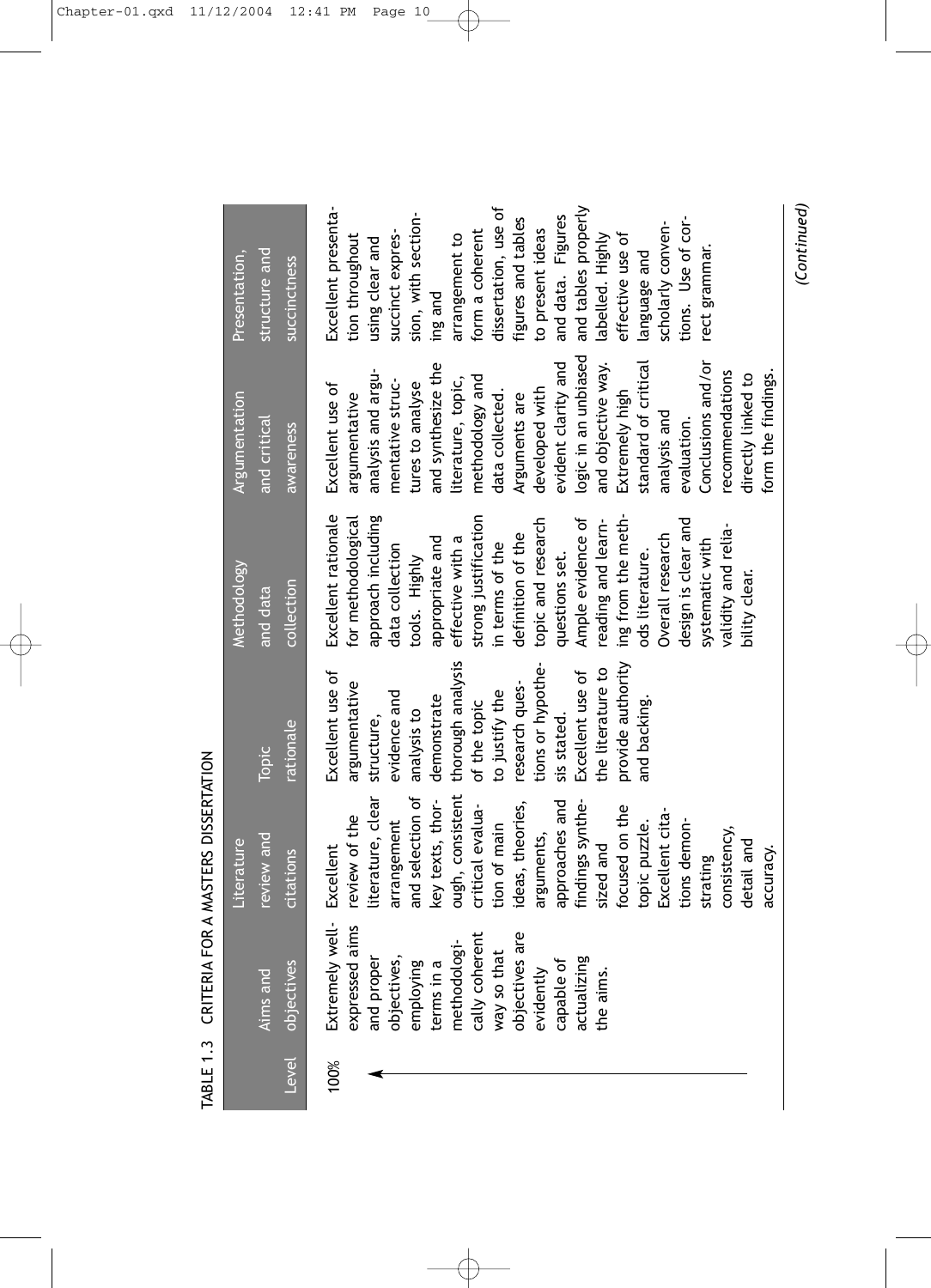| í |
|---|
|   |
|   |
|   |
|   |
|   |
| j |
|   |
|   |
| ı |
| ٦ |
|   |
| L |
|   |
|   |
| ⋖ |

|       |                                       | Literature        |                    | Methodology           | Argumentation       | Presentation,     |
|-------|---------------------------------------|-------------------|--------------------|-----------------------|---------------------|-------------------|
|       | Aims and                              | review and        | Topic <sup>1</sup> | and data              | and critical        | structure and     |
| Level | objectives                            | citations         | rationale          | collection            | awareness           | succinctness      |
|       |                                       |                   |                    |                       |                     |                   |
| 69%   | Clear aims and                        | Good review of    | Good justifica-    | Highly appropriate    | Good use of         | Good presentation |
|       | objectives but                        | the key texts     | tion of the topic  | methodological        | argumentative       | with clear        |
|       | expression                            | with clear        | but may lack full  | approach identified   | structures and      | structure, might  |
|       | could be more                         | arrangement,      | use of argumen-    | and data collection   | techniques of       | have benefited    |
|       | succinct to                           | may lack consis-  | tative structure   | tools selected.       | analysis. May lack  | from better       |
|       | employ terms                          | tency of critical | and evidence to    | Evidence of reading   | consistency across  | sectioning or use |
|       | $\overline{\mathsf{Q}}$<br>so as to b | evaluation or     | demonstrate        | and learning from     | chapters and        | of figures and    |
|       | logically                             | elements not      | a thorough         | the literature.       | within chapters     | tables or better  |
|       | and<br>coherent                       | fully synthe-     | topic analysis.    | May lack strong       | or lack clarity and | expression. Some  |
|       | focused or                            | sized or lacks    | Should have used   | justification or      | logic or contain    | sections not      |
|       | ensure that all                       | thoroughness      | more sources to    | clarity in design or  | some unsubstanti-   | integrated into   |
|       | objectives are                        | but is focused    | provide authority  | strong links with     | ated statements or  | the whole.        |
|       | linked to the                         | on the topic.     | and backing.       | the definition of     | make conclusions    | Grammar           |
|       | aim and can                           | Good citations    |                    | the research ques-    | and recommenda-     | is good with few  |
|       | actualize it                          | may need more     |                    | tions. Some aware-    | tions not fully     | mistakes as is    |
|       | or may not                            | detail in some    |                    | ness of validity and  | embedded in the     | language use.     |
|       | have enough                           | instances.        |                    | reliability criteria. | results.            |                   |
|       | objectives.                           |                   |                    |                       |                     |                   |
|       |                                       |                   |                    |                       |                     |                   |

 $\oplus$ 

 $\overline{\varphi}$ 

(Continued)

(Continued)

Chapter-01.qxd 11/12/2004 12:41 PM Page 11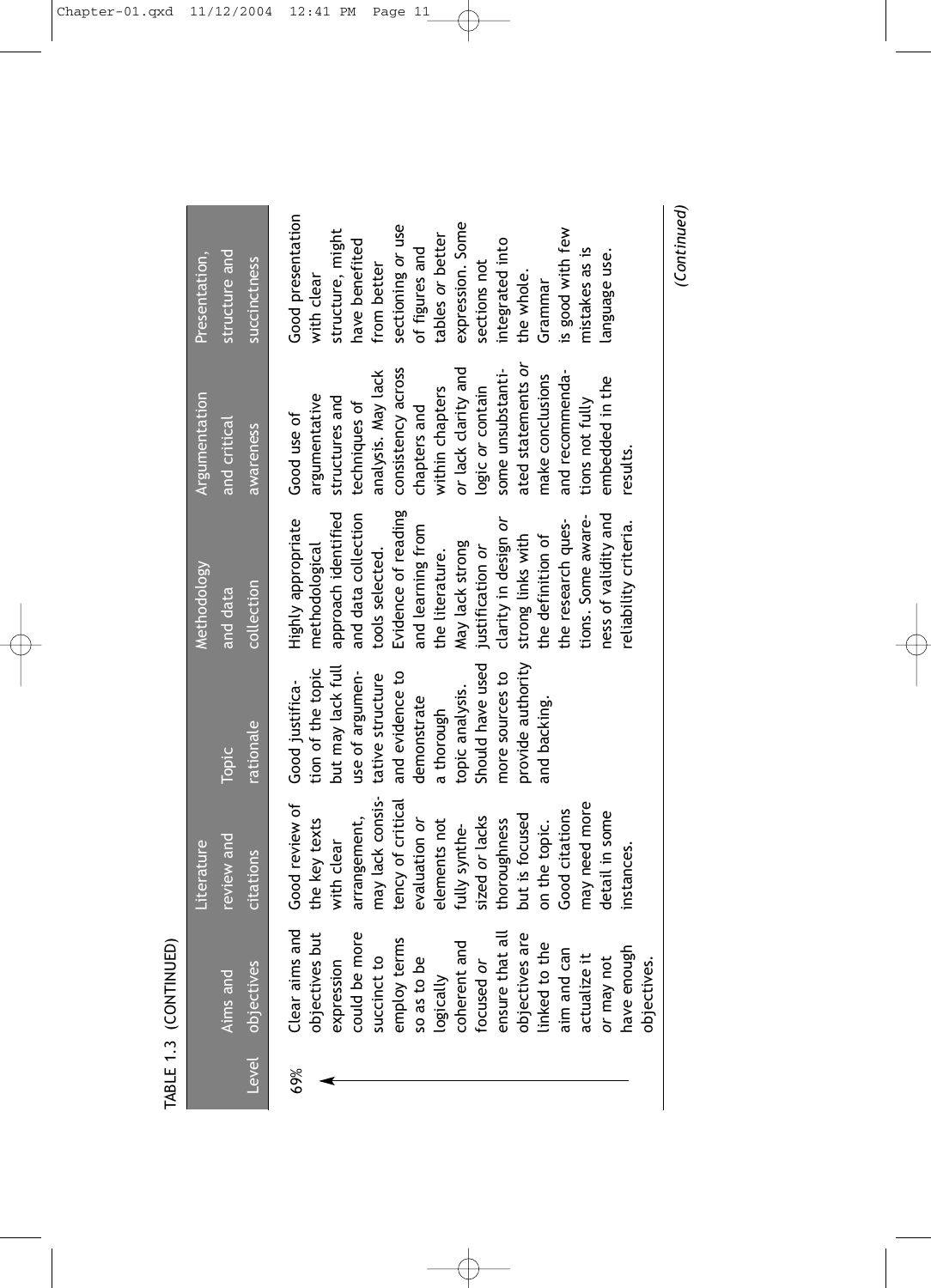|                         | Ï<br>i<br>Cro |
|-------------------------|---------------|
| <b>CONTINUED</b>        |               |
| $\mathbf{r}$<br>TABLE 1 |               |

|              |                 | Literature                       |                                   | Methodology           | Argumentation        | Presentation,       |
|--------------|-----------------|----------------------------------|-----------------------------------|-----------------------|----------------------|---------------------|
|              | Aims and        | review and                       | Topic                             | and data              | and critical         | structure and       |
| <b>Level</b> | objectives      | citations                        | rationale                         | collection            | awareness            | succinctness        |
|              |                 |                                  |                                   |                       |                      |                     |
| 59%          | Reasonable      | Adequate                         | Relevant topic                    | Satisfactory          | Some attempt         | Basic use of        |
|              | aims and        | literature review identified but |                                   | methodological        | to employ            | structure but       |
|              | objectives      |                                  | identifying most lacks convincing | approach and          | argumentation        | chapters mostly     |
|              | but may not     | of the key texts                 | argument to link                  | data collection       | but at a basic level | separate entities   |
|              | fully use the   | but lacks                        | analysis with                     | techniques            | not demonstrating    | not integrated by   |
|              | correct terms   | thoroughness or                  | research                          | identified but may    | a sound under-       | the focus on the    |
|              | or make a clear | critical evalua-                 | questions or                      | lack clear justifica- | standing of argu-    | topic. Better       |
|              | distinction     | tive stance or                   | hypothesis                        | tion between          | mentative analysis   | sectioning needed   |
|              | between one     | clear arrange-                   | stated.                           | methodology and       | or its need          | along with more     |
|              | or more of the  | ment and does                    | Little use of                     | data collection       | throughout the       | figures and tables, |
|              | objectives or   | not fully                        | sources to                        | tools or detail for   | dissertation or      | and consistent use  |
|              | have too many   | demonstrate                      | provide authority                 | the design or         | containing too many  | of effective        |
|              | or too few      | ability to                       | and backing.                      | demonstrable          | unsubstantiated      | expression.         |
|              | objectives to   | synthesize ideas.                |                                   | relationship with     | statements and       | Grammar has some    |
|              | meet the aims.  | Acceptable                       |                                   | the research          | assumptions. Weak    | common mistakes.    |
|              |                 | citations but                    |                                   | questions set. Little | conclusions and/or   |                     |
|              |                 | lacking detail,                  |                                   | evidence of reading   | recommendations      |                     |
|              |                 | consistency or                   |                                   | and learning from     | poorly expressed.    |                     |
|              |                 | accuracy in                      |                                   | the literature or     |                      |                     |
|              |                 | some.                            |                                   | need to have valid    |                      |                     |
|              |                 |                                  |                                   | and reliable data.    |                      |                     |
|              | Weighting 15%   | Weighting 20%                    | Weighting 15%                     | Weighting 20%         | Weighting 15%        | Weighting 15%       |

 $\oplus$ 

 $\overline{\varphi}$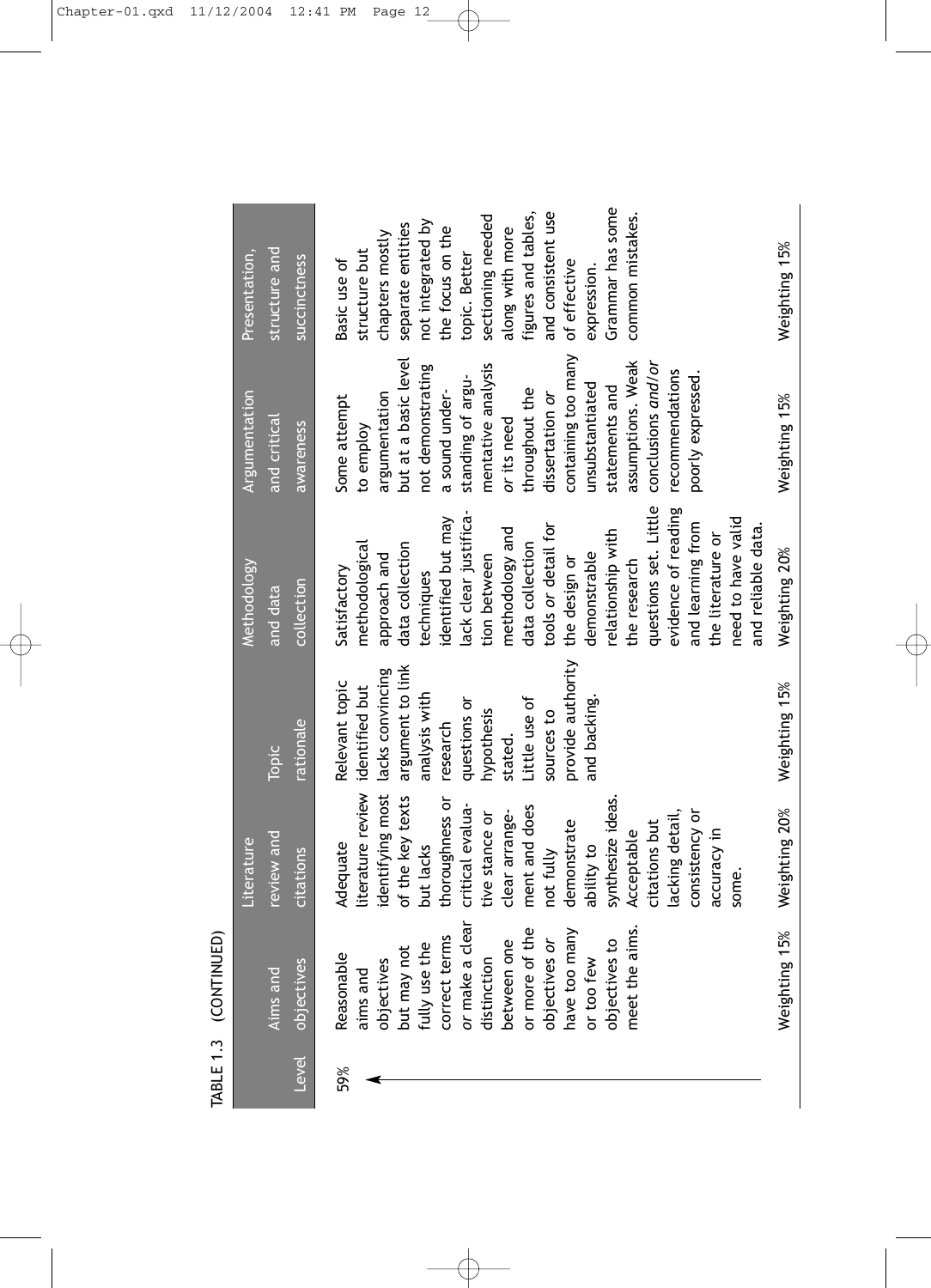It should also be coherent and not a series of separate and inadequately related elements. Before we look at how this can be done, Table 1.3 shows the main criteria used to make an assessment of a typical dissertation and although these have a small bias towards the traditional dissertation they are mostly relevant for other types of dissertation. When looking at these criteria remember that your institution will probably have a different way of formulating them and you should obtain these and discuss them with your supervisor.

#### MARKING RANGES AND FAILURE

Chapter-01.qxd 11/12/2004 12:41 PM Page 13

As a piece of course work that is assessed and has a credit rating, the dissertation is normally marked out of 100. This marking may be in percentages from 0 to 100 per cent, or in alpha from A to F. Oddly, such work rarely attracts a mark of 0 or 100 even though the range is from 0 to 100. Our position is that if the mark range is 0 to 100, then the full range should be used. This means a dissertation that is deemed excellent by the markers should be awarded the full mark or very near to it. A mark of 70 per cent may be deemed to be excellent, but is in fact a 30 per cent failure. How can this be so when to gain the full mark of 100 per cent it requires a 30 per cent improvement? I believe that if a mark range is set at these limits, then they should be used and shown in the criteria used for specific masters degrees. Table 1.4 follows this through and shows the conventional mark range below 50 per cent. We have not included this as part of Table 1.3 because a mark of 40 per cent is equivalent to a 60 per cent failure mark.

#### CRITERIA AND THE EXAMINER

In some of the chapters that follow we will look more closely at different elements of the criteria in Table 1.3 and Table 1.4, to see what they mean in practice and how they can be adapted for assessing different kinds of dissertation. As you can see, the criteria are sets of interrelated expectations that your examiners are looking for from your dissertation. In Table 1.5 we have reformulated these as a series of questions examiners may use to show the relationships between the skills, capabilities, attitudes, qualities – the standards and technical requirements for a dissertation.

Table 1.5 also shows the reiterative nature of the criteria in terms that when combined they are used to assess both intellectual and technical abilities. Various criteria are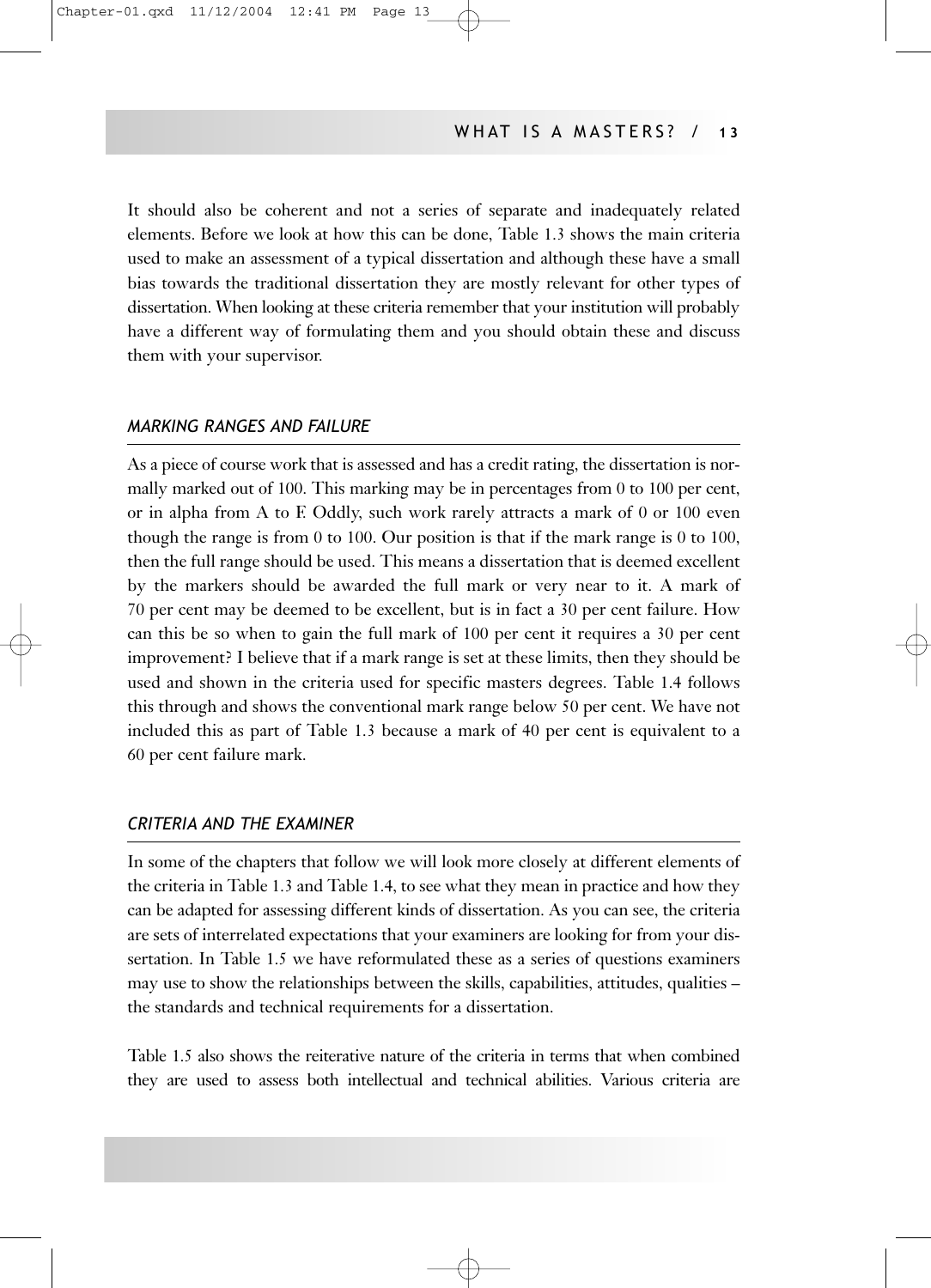|       |                                    | Literature                       |                                      | Methodology                                 | <b>Argumentation</b>                     | Presentation,                         |
|-------|------------------------------------|----------------------------------|--------------------------------------|---------------------------------------------|------------------------------------------|---------------------------------------|
|       | Aims and                           | review and                       | Topic                                | and data                                    | and critical                             | structure and                         |
| Level | objectives                         | citations                        | rationale                            | collection                                  | awareness                                | succinctness                          |
| 49%   | objectives<br>Aims and             | Barely accept-<br>able review of | Generalized topic<br>area identified | Highly generalized                          | Opinionated gener-<br>alizations with no | Sloppy presenta-<br>tion throughout   |
|       | barely accept-                     | the literature,                  | possibly capable                     | simplistic compari-<br>identification and   | tangible evidence                        | with no evidence                      |
|       | able, should be                    | not all key texts                | of research but                      | son of methodologi-                         | of sound argument.                       | of concern for                        |
|       | better due to                      | identified and                   | lacks focus due                      | cal choices and data                        | Highly descriptive                       | standards or a                        |
|       | lack of clarity,<br>wording, clear | reviewed, lacks<br>appropriate   | analysis. Weak<br>to insufficient    | evidence of reading<br>collection tools. No | cal using simplistic<br>and commonsensi- | scholarly conven-<br>demonstration of |
|       | distinction                        | depth and thor-                  | argument with                        | and learning from                           | analysis. Analysis is                    | tions. Little or no                   |
|       | between aims                       | oughness, weak                   | few or no sound                      | the literature.                             | superficial and con-                     | use of figures and                    |
|       | and objectives                     | evaluation lack-                 | links to the                         | Weak explanation                            | clusions and recom-                      | tables, under- or                     |
|       | not evident,                       | ing critical ele-                | research                             | of choices and                              | mendations barely                        | over-use of                           |
|       | objectives                         | ments, and clear                 | questions or                         | research design                             | linked to findings.                      | sectioning and                        |
|       | not proper or                      | focus on the                     | hypothesis.                          | with weak links                             | Considerable                             | no evidence of                        |
|       | consistent                         | topic. Poor                      | No significant                       | to the nature of                            | amount of bias and                       | proofreading.                         |
|       |                                    | citation of                      | use of sources.                      | the topic. No                               | little recognition                       |                                       |
|       |                                    | sources, lacking                 |                                      | attempt to address                          | for substantiation                       |                                       |
|       |                                    | consistency,                     |                                      | or demonstrate an                           | of claims.                               |                                       |
|       |                                    | details and                      |                                      | understanding                               |                                          |                                       |
|       |                                    | accuracy.                        |                                      | of validity and<br>reliability.             |                                          |                                       |
| Less  | You should not                     | You should not                   | You should not                       | You should not be                           | You should not be                        | You should not be                     |
| than  | be left at this                    | be left at this                  | be left at this                      | left at this level if                       | left at this level if                    | left at this level if                 |
| 40%   | level if you                       | level if you                     | evel if you                          | you listen and take                         | you listen and take                      | you listen and take                   |
|       | listen and take                    | listen and take                  | listen and take                      | advice from your                            | advice from your                         | advice from your                      |
|       | advice from                        | advice from                      | advice from your                     | supervisor.                                 | supervisor.                              | supervisor.                           |

 $\phi$ 

supervisor.

your supervisor.

your supervisor. your supervisor. supervisor.

your supervisor.

TABLE 1.4 50 TO 60 PER CENT ATTAINMENT TABLE 1.4 50 TO 60 PER CENT ATTAINMENT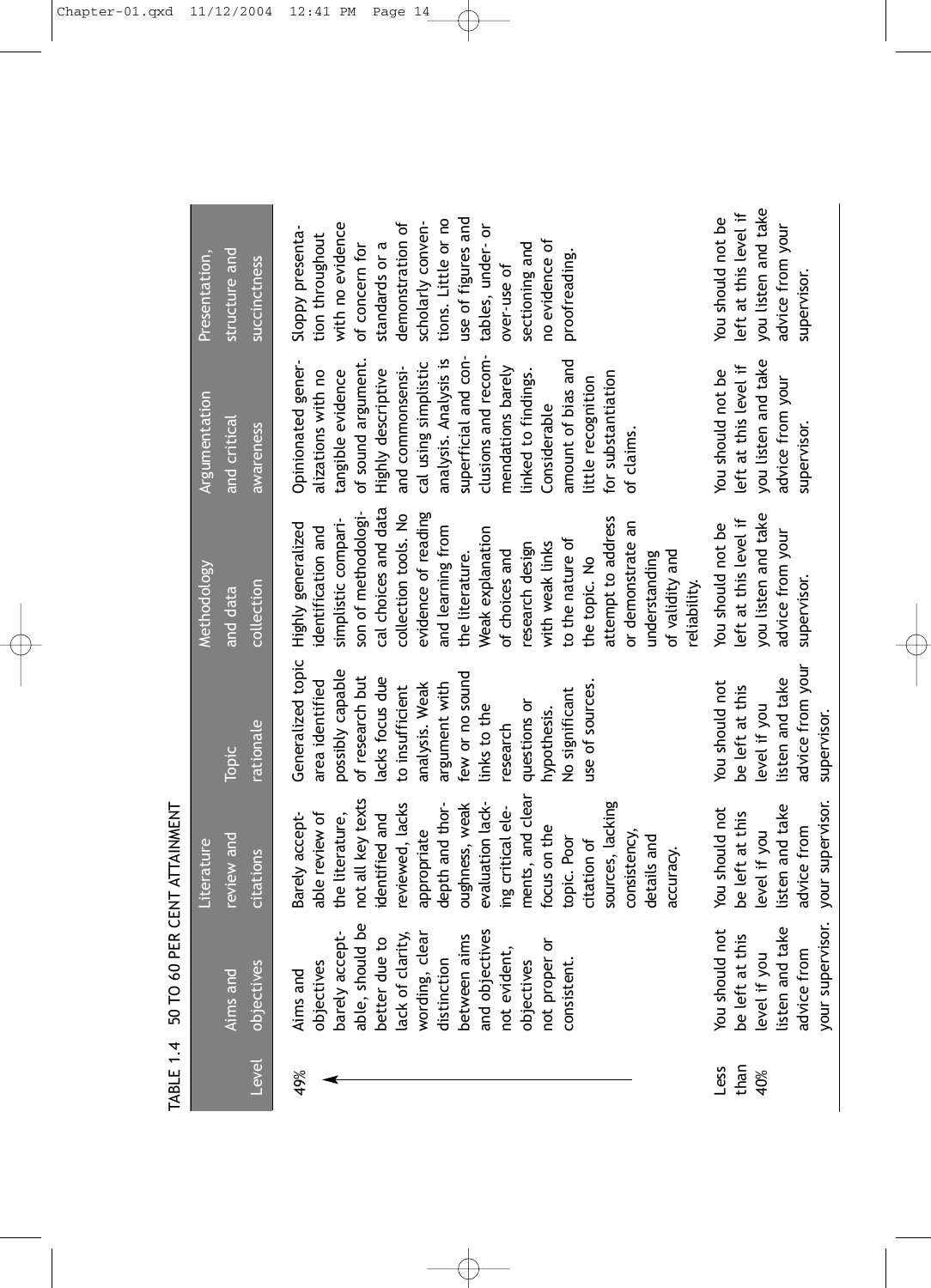## TABLE 1.5 THE EXAMINER'S QUESTIONS

| Criteria                      | Expectation as a question                                                                                                                                                                                                                                                                                                                                                                                                                                                                                                                                                                                                                                                                                         |
|-------------------------------|-------------------------------------------------------------------------------------------------------------------------------------------------------------------------------------------------------------------------------------------------------------------------------------------------------------------------------------------------------------------------------------------------------------------------------------------------------------------------------------------------------------------------------------------------------------------------------------------------------------------------------------------------------------------------------------------------------------------|
| Prior understanding           | Has a demonstration been given of an understanding of a<br>masters dissertation?<br>Is this expressed through the soundness of the work,<br>especially arguments, data collection and handling?                                                                                                                                                                                                                                                                                                                                                                                                                                                                                                                   |
| Perseverance and<br>diligence | Have relevant databases for the literature search been<br>identified?<br>Have print as well as electronic sources been searched?<br>Has the search been expanded and narrowed accordingly?<br>Have clear and consistent records been made of the search?<br>Is there an evaluation of the search?                                                                                                                                                                                                                                                                                                                                                                                                                 |
| Literature review             | Have key concepts, ideas, theories, arguments and data<br>been identified in the literature?<br>Is the review comprehensive, covering both topic and<br>methodological literatures?<br>Have all necessary elements been categorized, compared<br>and synthesized from the literature in a scholarly way?<br>Are the citations clear, consistent and detailed?<br>Has the literature been critically evaluated?<br>Have all ideas and statements been fully attributed?                                                                                                                                                                                                                                            |
| Coherence and<br>thoroughness | Are the aims and objectives clearly stated and logically<br>linked?<br>Is the research design justified and capable of actualizing<br>the aims and objectives?<br>Does the justification amplify the aims and show use of<br>argumentation and the literature?<br>Have the data collection instruments been tested and<br>evaluated? Are they a reliable and valid means to<br>appropriate data?<br>Is the data presented clearly and in full?<br>Are anomalies in the data fully explained?<br>Is the discussion of the data closely linked to the data? And<br>are conclusions linked and related to the literature?<br>Have clear links been made between the conclusions, data,<br>literature and objectives? |

(Continued)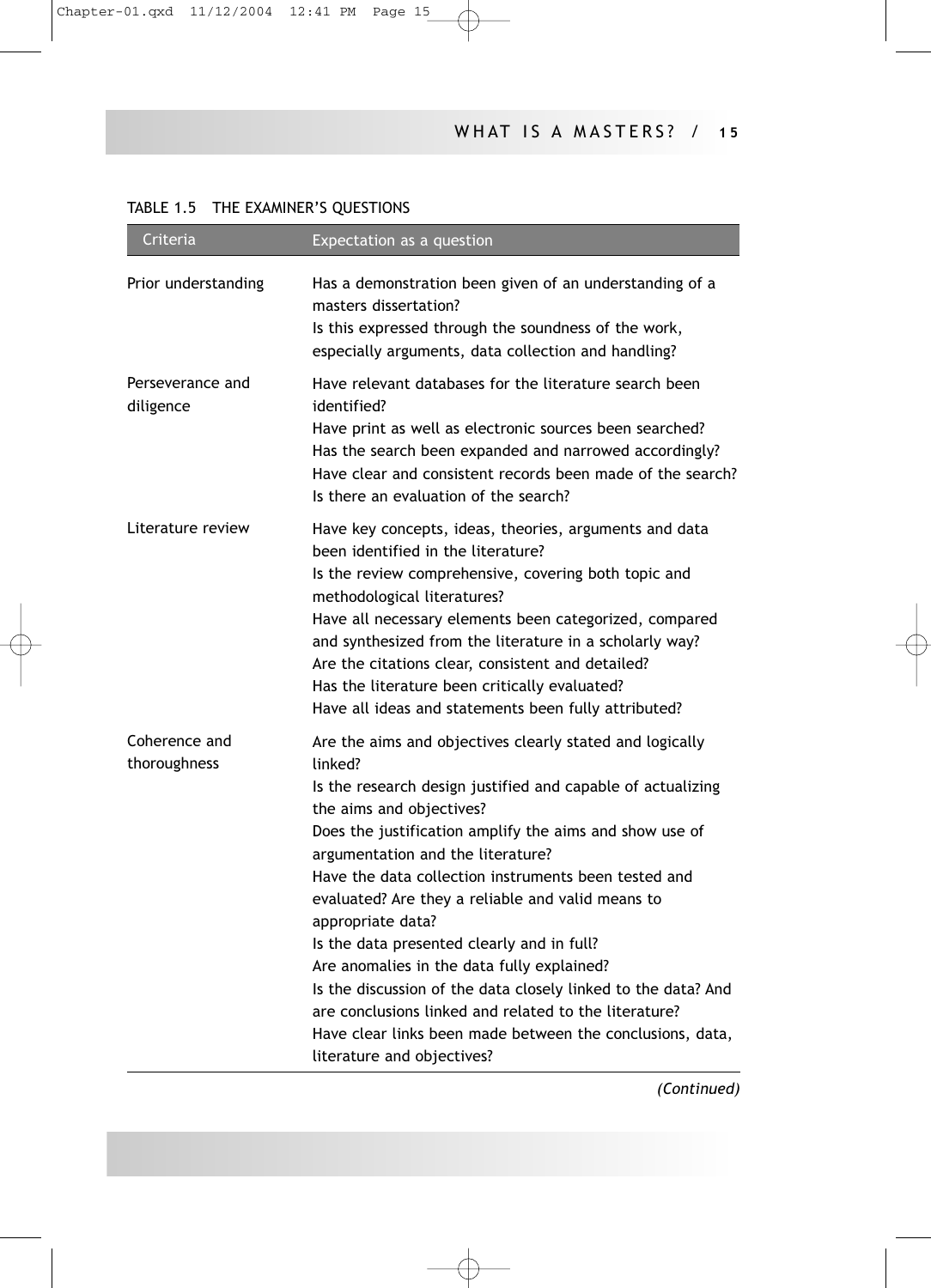## TABLE 1.5 (CONTINUED)

| Criteria                           | Expectation as a question                                                                                                                                                                                                                                                                                                                                                                                                                                                                                                                                                                     |
|------------------------------------|-----------------------------------------------------------------------------------------------------------------------------------------------------------------------------------------------------------------------------------------------------------------------------------------------------------------------------------------------------------------------------------------------------------------------------------------------------------------------------------------------------------------------------------------------------------------------------------------------|
| Justification and<br>argumentation | Is clear justification (rationale) given for the project?<br>Are definitions used properly?<br>Is the issue, topic or problem clearly stated and justified,<br>including the recognition of unstated assumptions?<br>Are sound arguments used in the justification, evaluation<br>of the literature and conclusions?<br>Are different kinds of argumentation analysis used<br>appropriately?<br>Is the difference shown between informative and<br>relational statements?<br>Are the differences between inductive and deductive<br>reasoning understood?                                     |
| Scholarly standards                | Have sources been correctly and fully cited and all proper<br>attribution of ideas given?<br>Is the bibliography as expected, containing all necessary<br>seminal works?<br>Is there sound use of research design to show understanding<br>of internal and external validity, difference between<br>description and explanation and different kinds of<br>statements?<br>Is this an ethical piece of research that conforms to the<br>ethical standards of the university or profession?<br>Are any moral statements justified and balanced with open<br>discussion of alternative positions? |
| Methodological<br>understanding    | Are the origins, nature and consequences of different<br>methodological traditions understood?<br>Is sound justification given for the use of specific<br>methodological assumptions?<br>Is understanding shown of the relationships between<br>methodology and data?<br>Is there an overall research design incorporating<br>methodological assumptions, data collection techniques<br>and understanding of validity, reliability and limits on<br>generalizability?                                                                                                                         |

(Continued)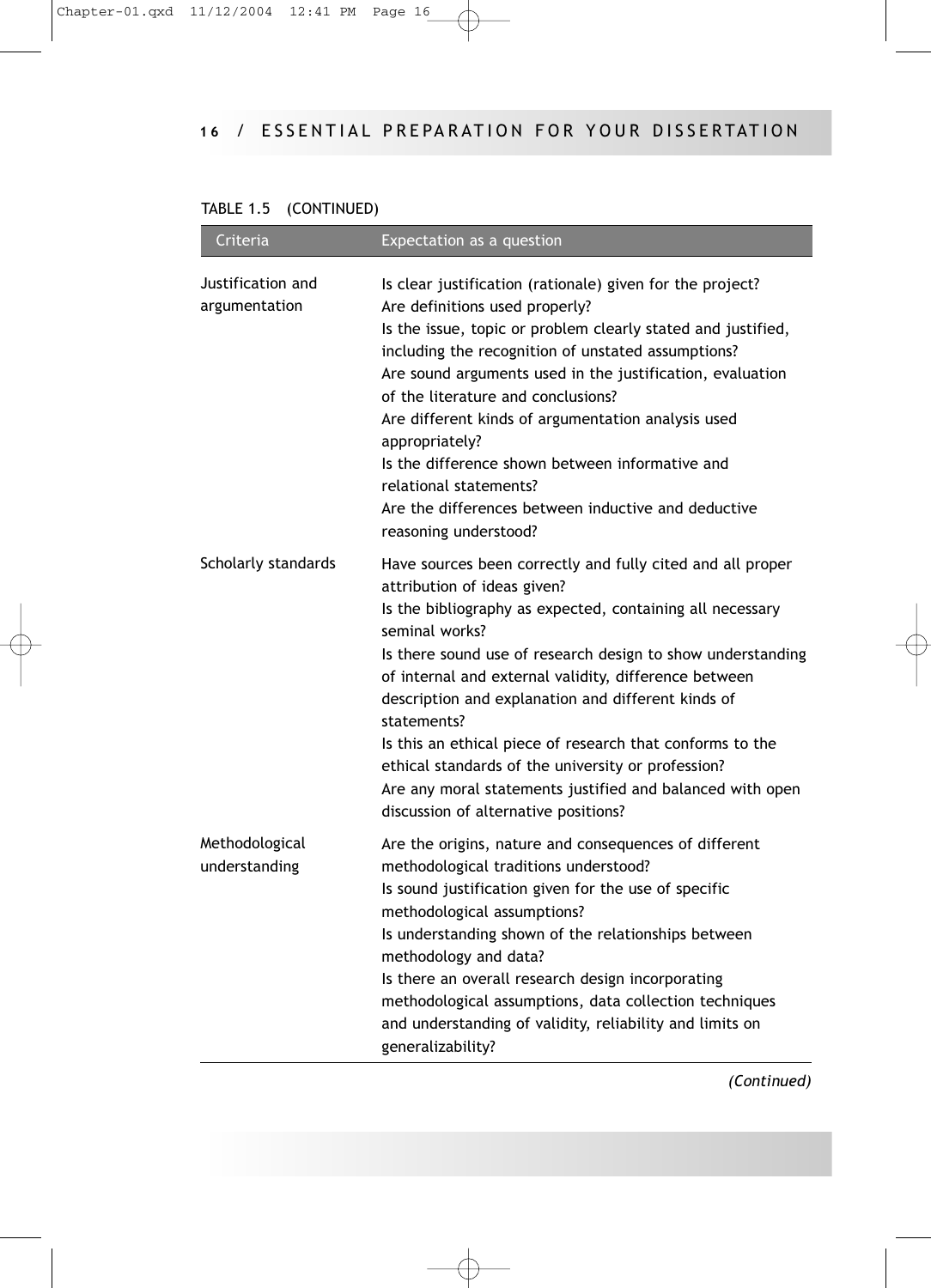#### TABLE 1.5 (CONTINUED)

| Criteria                                          | Expectation as a question                                                                                                                                                                                                                                                                                                                                                                                                                                                                        |
|---------------------------------------------------|--------------------------------------------------------------------------------------------------------------------------------------------------------------------------------------------------------------------------------------------------------------------------------------------------------------------------------------------------------------------------------------------------------------------------------------------------------------------------------------------------|
| Discussion,<br>conclusions and<br>recommendations | Is the discussion related to the review of the literature?<br>Are statements and arguments clearly justified by the<br>data or the analysis of arguments?<br>Do conclusions follow from the evidence and argument<br>presented?<br>How do the conclusions relate to the aims and objectives<br>set for the project?<br>Are the recommendations properly arranged -<br>recommendation, benefits, consequences and costs?<br>Are they realistic, appropriate and based on the data<br>or analysis? |
| Reflective<br>practitioner                        | Are observations made which show ability to reflect and<br>evaluate on what has been done?<br>Is the evaluation related to the aims, objectives and<br>management of the project?<br>Are problems and gaps identified?<br>Have areas for further research been suggested?<br>Has the significance the research might have for practice<br>been indicated (particularly relevant for vocational courses)?                                                                                         |
| Presentation                                      | Is the dissertation well written in terms of proper grammar,<br>including spelling and punctuation?<br>Is the style and format that required by the university?<br>Is the arrangement logical?<br>Has editing been done to make it clear and coherent and<br>of the right length?<br>Are appendices appropriate?<br>Is this dissertation as good as any other from a<br>comparable university?<br>Can this dissertation be released into the public domain for<br>other researchers to use?      |

emphasized in different places in a dissertation but are, nevertheless, expected to be displayed throughout it. For example, argumentation is expected to be clear and succinct in the justification but have more depth in the review of the literature. However, this is not as complex as it may seem and we can see this by looking at different types of dissertation.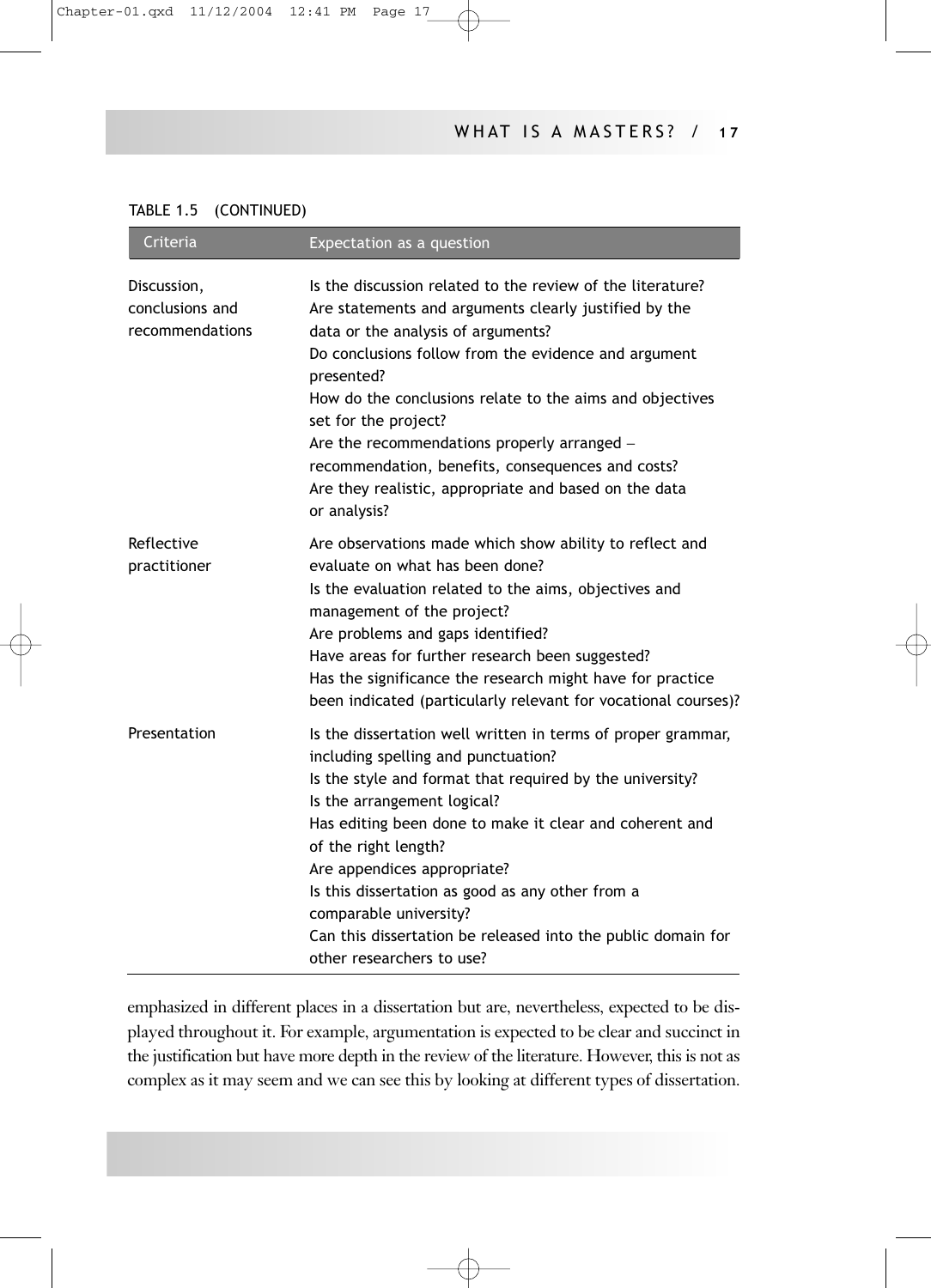# Different types of dissertation

Depending on the subject discipline and qualifications offered by your university, you will normally have the option of doing one of three types of dissertation: the traditional 'academic' dissertation; the 'literature review' dissertation; and the 'work-based' dissertation. This is a crude distinction and is in no way meant to indicate that one is somehow better than the other in terms of scholarship or practical value. All three types are equally valid if done properly as the same high standards are expected of all. There are no prescriptive criteria to determine which of the three you should do, but we do have some general advice that may be of help.

If you are studying for your masters on a part-time mode while working, then the work-based dissertation may be more suitable than the academic dissertation. This is because you will have some ready-made topics waiting for you in your place of work. If your employer is sponsoring your masters, then they may also expect you to do research that will have some benefit for the organization. In this case you are more likely to gain the necessary support from your organization to use them as your research topic. There are some problems with this and the main one is doing research on your employer and on a topic that is not too controversial. Work-based dissertations may result in findings and interpretations which your employer or someone in a senior position in your organization does not like or even see as criticism. Therefore the selection of a topic needs to be carefully considered.

The traditional dissertation may be more suited to students on a full-time mode masters course. This is because they will not only have a little more time than their part-time peers, but will have constant access to the library and other resources. It is also likely that they will be attending formal classes and therefore will not have opportunities to access an external organization. This does not mean, if you are a full-time student, that you cannot use an external organization for the basis of your research. There may be some advantages to using one, especially that you can take trips into the field knowing you can return to the relative political safety of your university.

In Chapter 5 we look more closely at the different types of dissertation, including the literature review dissertation. The following bullet points are, however, some of the features of the traditional and the work-based dissertations to help you think about which may be more suitable for you: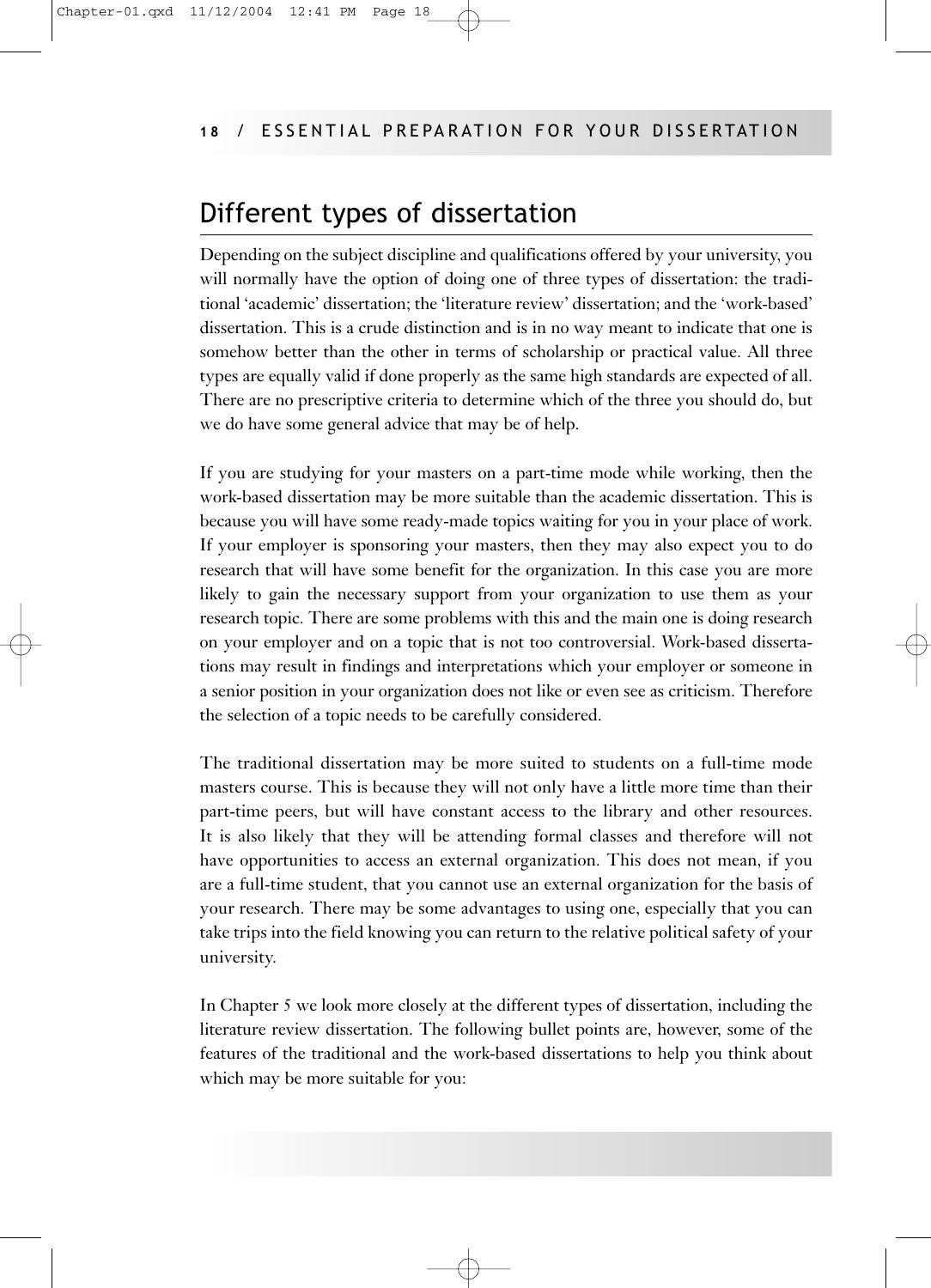#### Traditional dissertation

## Work-based dissertation

- ♦ Focused on a topic arrived at from using the literature.
- ♦ Aimed at explanation, exploration or description of a puzzle.
- Grounded in the literature and based on key arguments and theories.
- ♦ Provides relevant background information to justify the puzzle using argumentative structure and evidence from the literature.
- Use of an appropriate methodological approach dependent on the definition of the topic and data needs.
- Use of relevant secondary sources including statistics for comparison.
- Production of an academic dissertation normally in the format of a research dissertation.
- Focused on a specific work-based problem of significance to the sponsoring organization.
- Aimed at drawing out options, recommendations and action lines.
- Informed by the literature on 'best practice' in other organizations, industries and sectors.
- Provides relevant background information such as statistics, reports and evidence.
- Use of an action-oriented methodological approach, usually action research.
- Use of secondary and primary data for comparison and validation of 'before and after' or for recommendations.
- Production of a work-based dissertation normally in the format of a research report.

That there are different types of dissertation means it can be beneficial to look, before you chose which university, at the experience of different academic departments to see what preferences they have. Their preferences and experiences may be related to the kinds of learning and teaching styles they use, which may also have an influence on how comfortable you will feel doing your research (and masters) with them.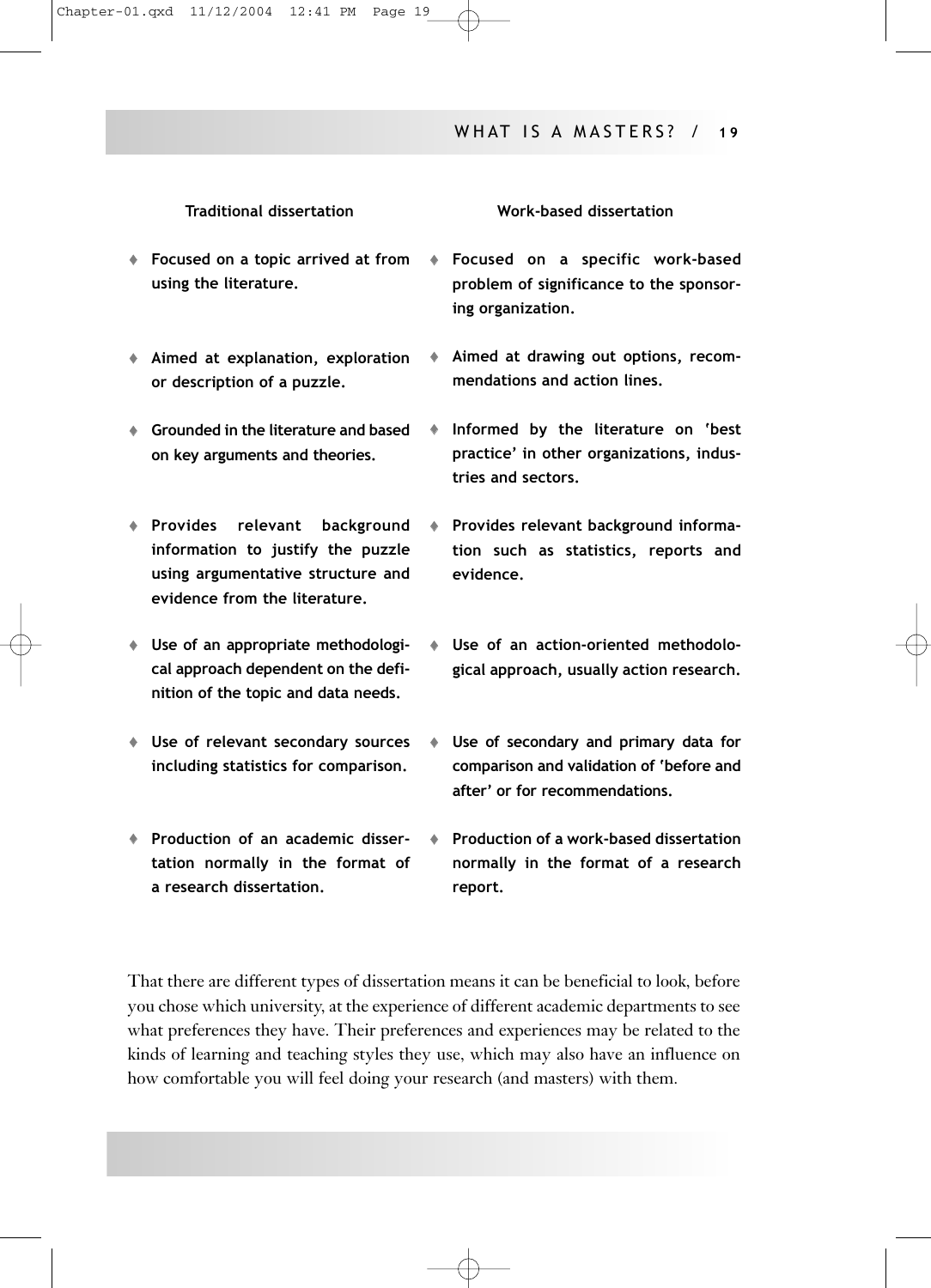# How long does it take to do a masters dissertation?

This may be a key question for you if you are doing a vocationally-oriented masters or, like most students, have limited resources and will find it more economic to do your dissertation in the shortest time possible. As a benchmark we can say from experience that the time required for planning, reading, collecting data, analysis, doing critical evaluative and comparative thought, drafting and writing, editing and polishing a 15,000-word dissertation is substantial. Figure 1.1 shows how we normally expect a student to use at least 600 hours to complete a dissertation. If your university requires a 20,000-word dissertation, then add on about another 125 hours. As a general rule of thumb, if we use word output as our measure, every 1,000 words needs about 25 hours. This is, of course, general because much depends on the nature of your topic, what kinds of data are required and, importantly, how you work and what time you can give to your research in a normal week.

The longer you take to complete your masters, including your dissertation, the more it will cost you financially. However, if you wanted to, you could take up to five years to do your masters. The general unforeseen events of life sometimes mean that you may have few choices and have to take this longer route to your goal. If this becomes the case for you the key point is *never give up* – if you have started it, finish it!

If you are a part-time student you will probably be used to working approximately 15 hours a week on your course. On the basis of this calculation it would take you about nine months to complete your dissertation if you continued at this level of output. You will, however, have semester breaks and university vacations when course work requirements may be lower, and these can be used to get on with your research. On this basis you will need to allow approximately 75 equivalent days of full-time work (eight hours a day) for your research. This is the ideal that in real life rarely happens. You are more likely to have concentrated periods of work when you move your dissertation on considerably and then have lean periods when it seems very little is being done. The main point is to keep thinking about your research and keep talking to your supervisor throughout, regardless of how much or how little you have managed to do.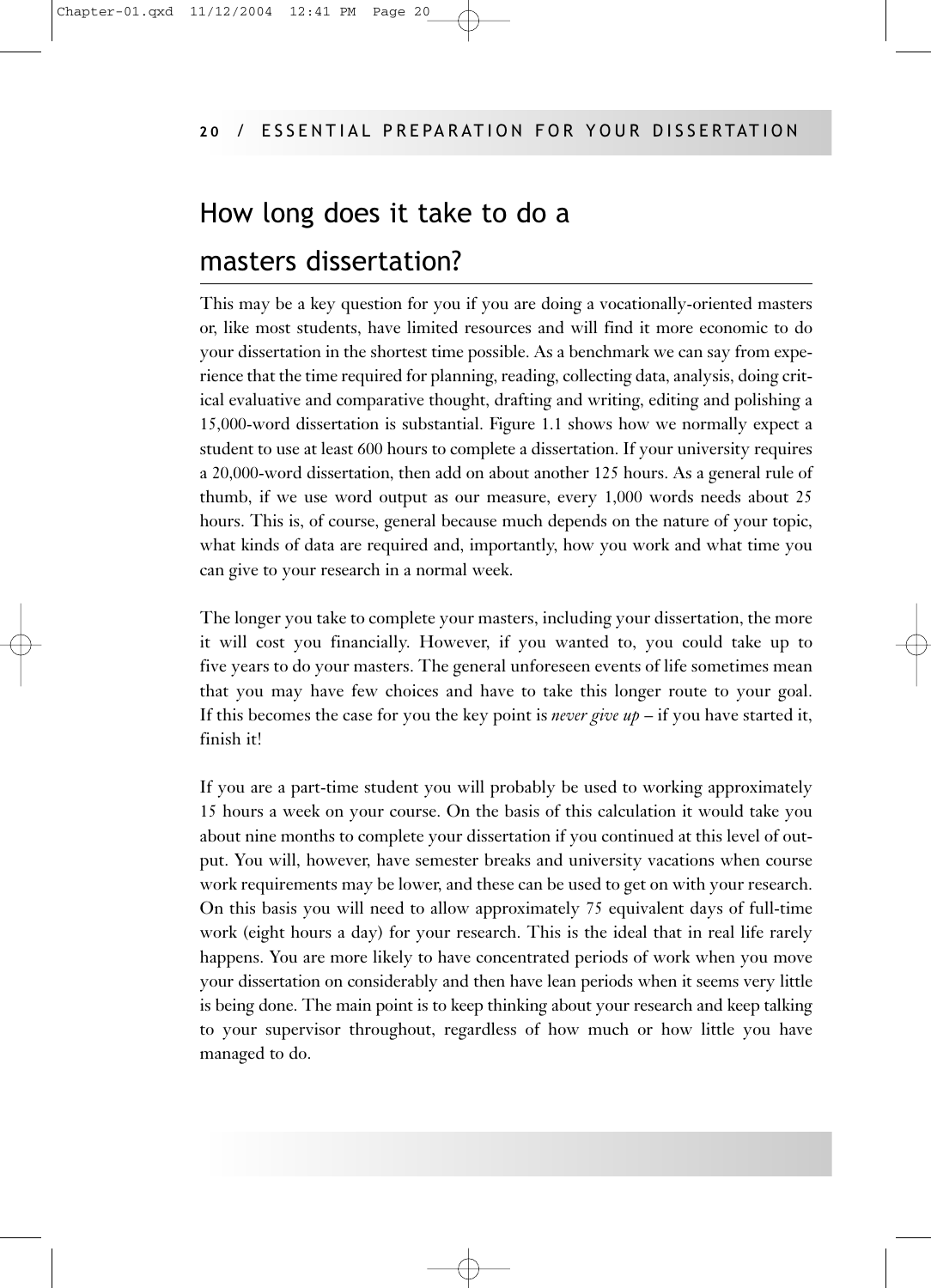

 $\overline{\varphi}$ 

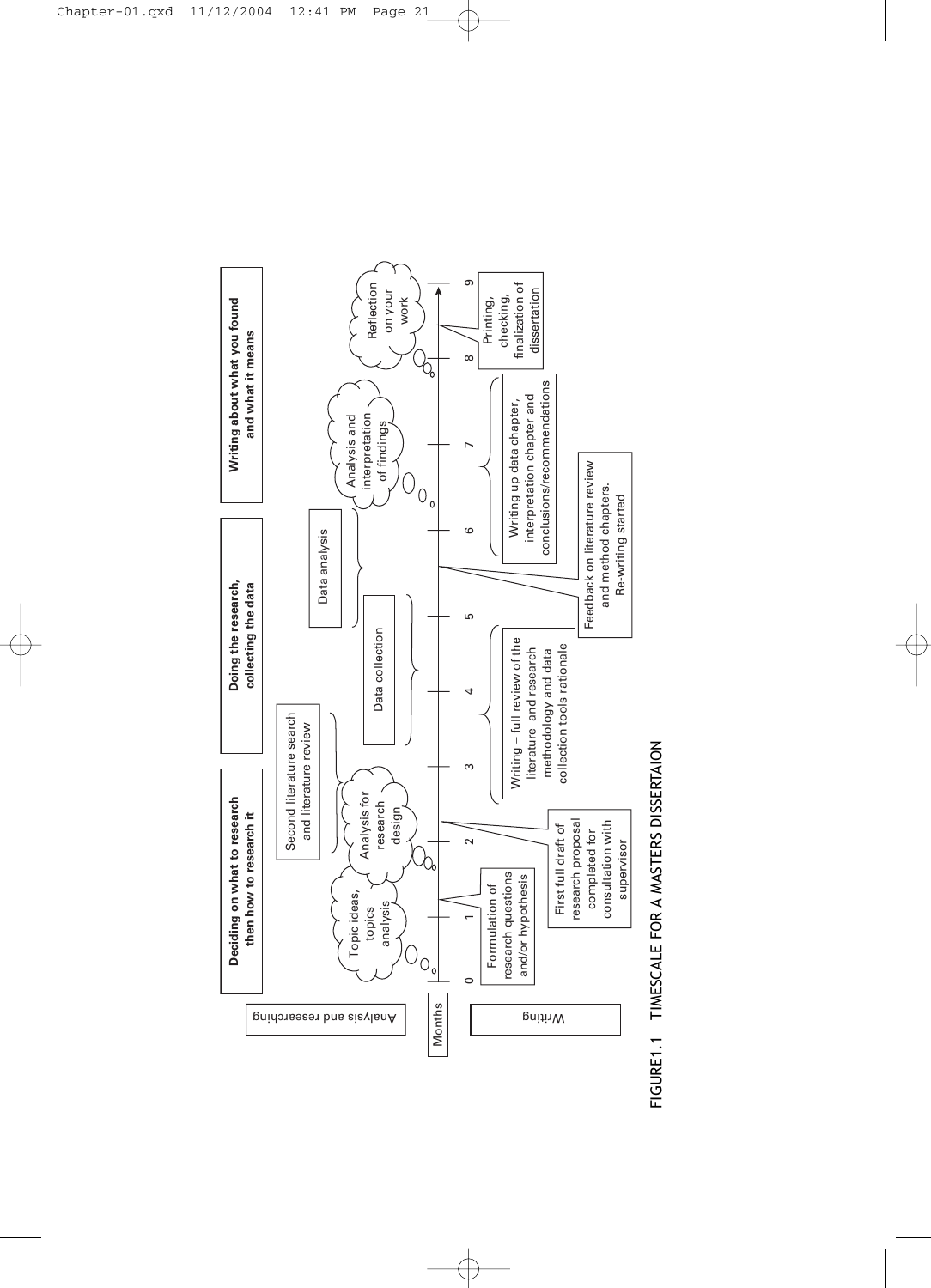The point about the supervisor is important and should not be missed. Whether you are full- or part-time, maintaining regular contact (telephone, in person, e-mail) – and by this we mean at least once every two weeks – is crucial. It does not matter if you have not been able to do much since last talking to them, but by knowing you are expected to stay in contact will act as a motivator to you when you need it most. Your supervisor will be able to help you maintain commitment to your research and will often be able to suggest what you can do to keep progressing your research when other things are not going according to plan.

You will have realized by now that doing a masters dissertation requires a substantial amount of commitment and dedication from you. Do not underestimate the transition from everyday life or from a taught course to an almost wholly self-motivated piece of work. You will face many pressures as other people, including your family and friends, will not fully understand what you are doing, the concentration required and the time you are taking from your relationships with them. Doing research can be a lonely experience. This may seem a little depressing, but we want you to be realistic about your progress whatever route you take. Your supervisors will appreciate what you are experiencing and will not want you to take longer than necessary to achieve your masters degree with a good dissertation. They will be as proud of you as your family and friends when you walk across the stage to collect your certificate and graduate as a master. If, however, the plan does not work out as expected, do not give yourself pressure or give up but take a realistic option by re-enrolling, paying a fee and completing your dissertation at a less stressful pace.

# Are you capable of doing a

## masters dissertation?

When contemplating doing or just beginning a masters course with a dissertation a number of worries are often expressed by students. A common one is, 'I can't write 15,000 words!' It is highly probable that you can write 15,000: from experience of supervising many masters dissertations, it will most likely be the case that you will have the problem of getting your writing down to only 15,000 words. You only have 15,000 words to report on all the work you will do. Most students have this kind of fear when beginning their dissertation and although it is natural it is often unfounded.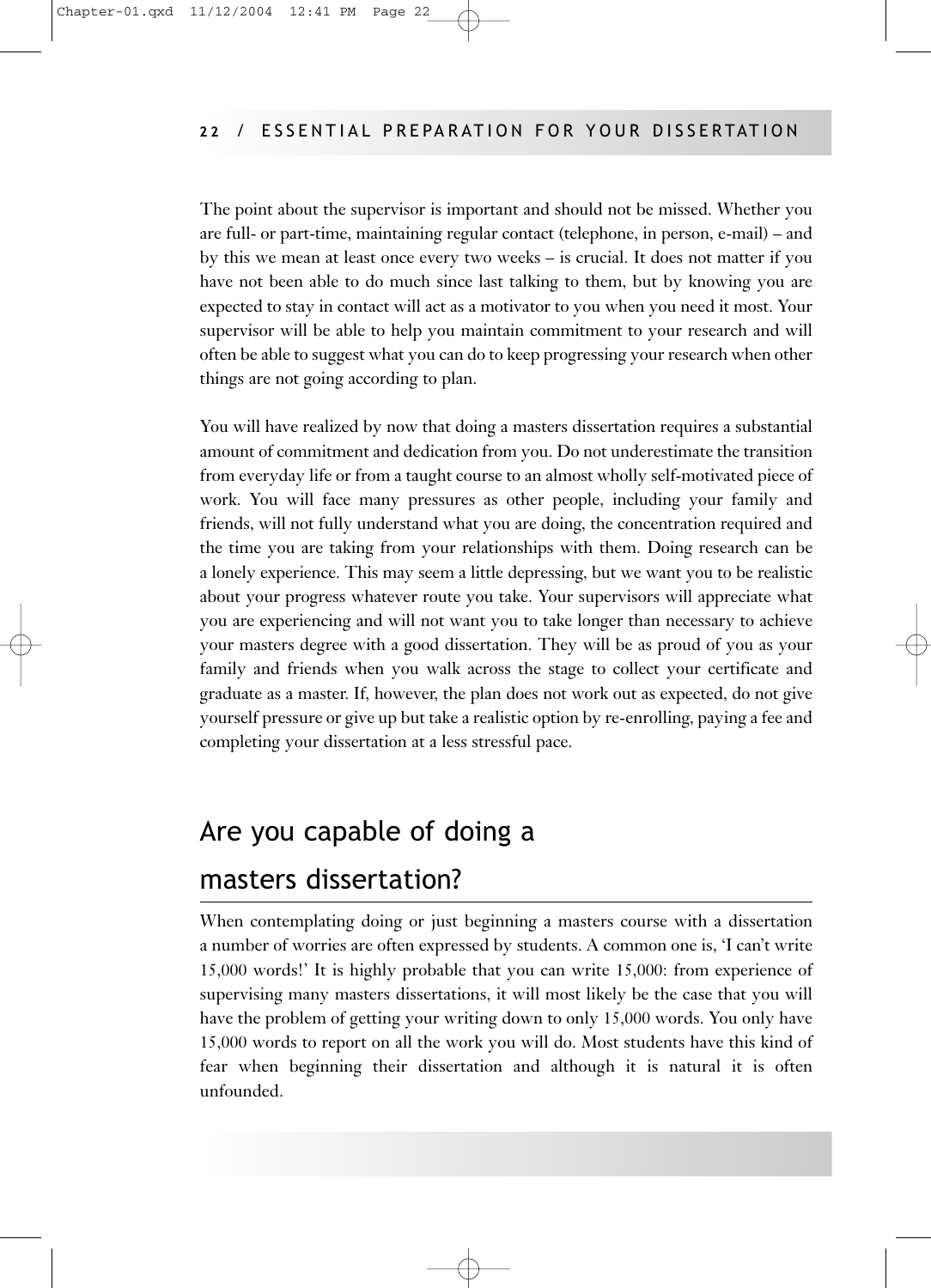#### A MASTERS IS NO MOUNTAIN

Doing a masters dissertation is a large undertaking but it is not an academic mountain. It is like walking ten kilometres when you have only ever walked one or two. In academic terms you may have only written essays and reports of, say, up to 3,000 words. Think back to your undergraduate days – how many assignments did you do and what was (approximately) the total word count? It will have been substantially more than 15,000 words. Therefore you have written a large amount of material; the only difference this time is that the dissertation will be one piece of work. It will, however, be made up of many different elements. Before looking at this we need to dispel some other common misconceptions.

Look at the following statements and think about which you agree with:

- You need to be determined to do a masters dissertation.
- 2 You need to be exceptionally intelligent to do a masters dissertation.
- 3 You need to have commitment to doing research to do a masters dissertation.
- You need to have a first class honours degree to do a masters dissertation.
- 5 You need to have a willingness to learn to do a masters dissertation.

Statements 2 and 4 are false and statements 1, 3 and 5 are some of the attitudes you do need to do a masters dissertation. For most people who successfully complete their dissertation a large degree of that success is their attitude and approach. A useful way to success to is to think of a dissertation as a series of tasks. If broken down into a logically sequenced set of tasks, such as searching the library catalogue, searching the Internet, beginning to compile the bibliography and so on, a dissertation looks less daunting and very manageable. Manmohan Bains, a student with Indian/Punjabi heritage, expressed this as the 'eating an elephant problem'. He asked, 'How do you eat an elephant?' And answered, 'One mouthful at a time.' Although an unusual way to put it, the point is clear. Do not be put off at the start, but if you break any large enterprise into smaller tasks you are more likely to achieve your goal.

In the chapters that follow we will show you how to divide a dissertation into tasks which are relatively straightforward to do. The result will be something that is greater than the sum of its parts, a masters dissertation you can be proud of.

#### Chapter-01.qxd 11/12/2004 12:41 PM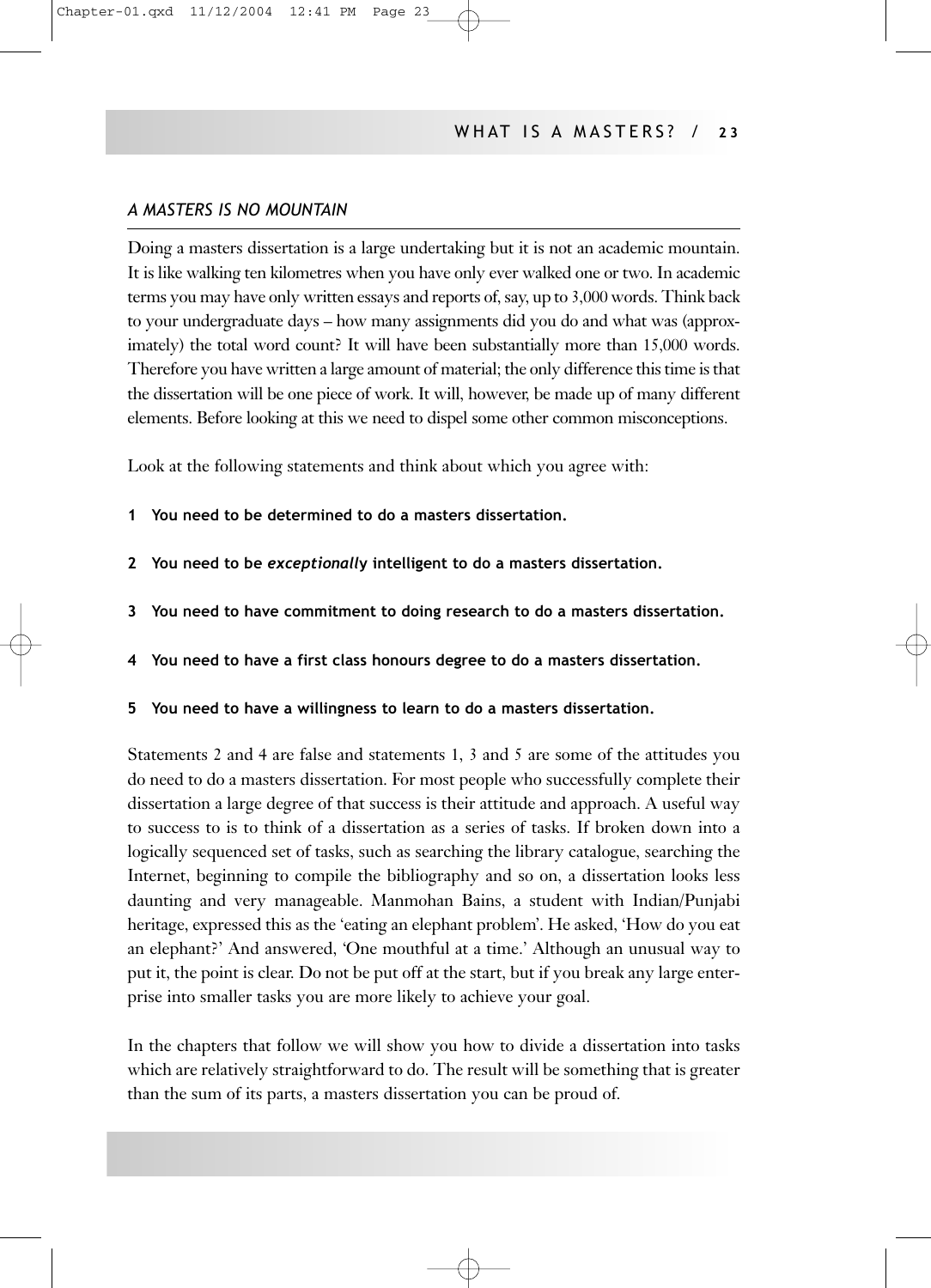## Where to do your masters

This chapter finishes with some thoughts which may be useful when choosing where to do your masters research. If you are intending to use your masters to move into a different job, give you capital for promotion or begin a career in research, then the university department you choose may be a factor in your success. Different departments are often associated with different kinds of research – some will be oriented towards pure research and others applied research – and within these you will find specialisms which are often due to one or more members of staff. It pays to do a little research on where you would like (or can) do your masters before you begin. A note of caution would be, however, not to take too much notice of national league tables for universities because they are not always valid measures of actual quality. A more reliable means is to gather all the information published on your possible institutions and then contact them for details on staff, resources, research strategy and the culture of the department.

#### WHAT TO LOOK FOR

You will need to know what the research interests of the staff are, what they have published and how many successful masters students they have supervised. On resources ask them about what book-based and information communications technologies are in the department. How many computers do they have and of what specification? What other facilities do they have, such as printing, technician support and, importantly, student common rooms? Also inquire about the research collections in the library, including access to electronic sources and resources, especially the databases you will need.

If the department is serious about research, then expect it to have a detailed research strategy that provides information on the kinds of research it aims to undertake and support. Finally, because you will spend a substantial amount of your time working in the department, find out what its culture is like. By this I mean: is the place friendly, are first names used, is there an atmosphere of mutual support between staff and students, and are staff generally available for informal chats, do they have an 'open door' policy and is the departmental secretary friendly? You can find most of this out by visiting the department. Signs of a good department for research include such things as the state and content of notice boards informing students of what is going on, of research activities and seminars, visiting speakers and new books. Also look for a sense of humour. Do current students look happy? Ask them what it is like to do a masters in this department, focusing on the support they are receiving from their supervisors.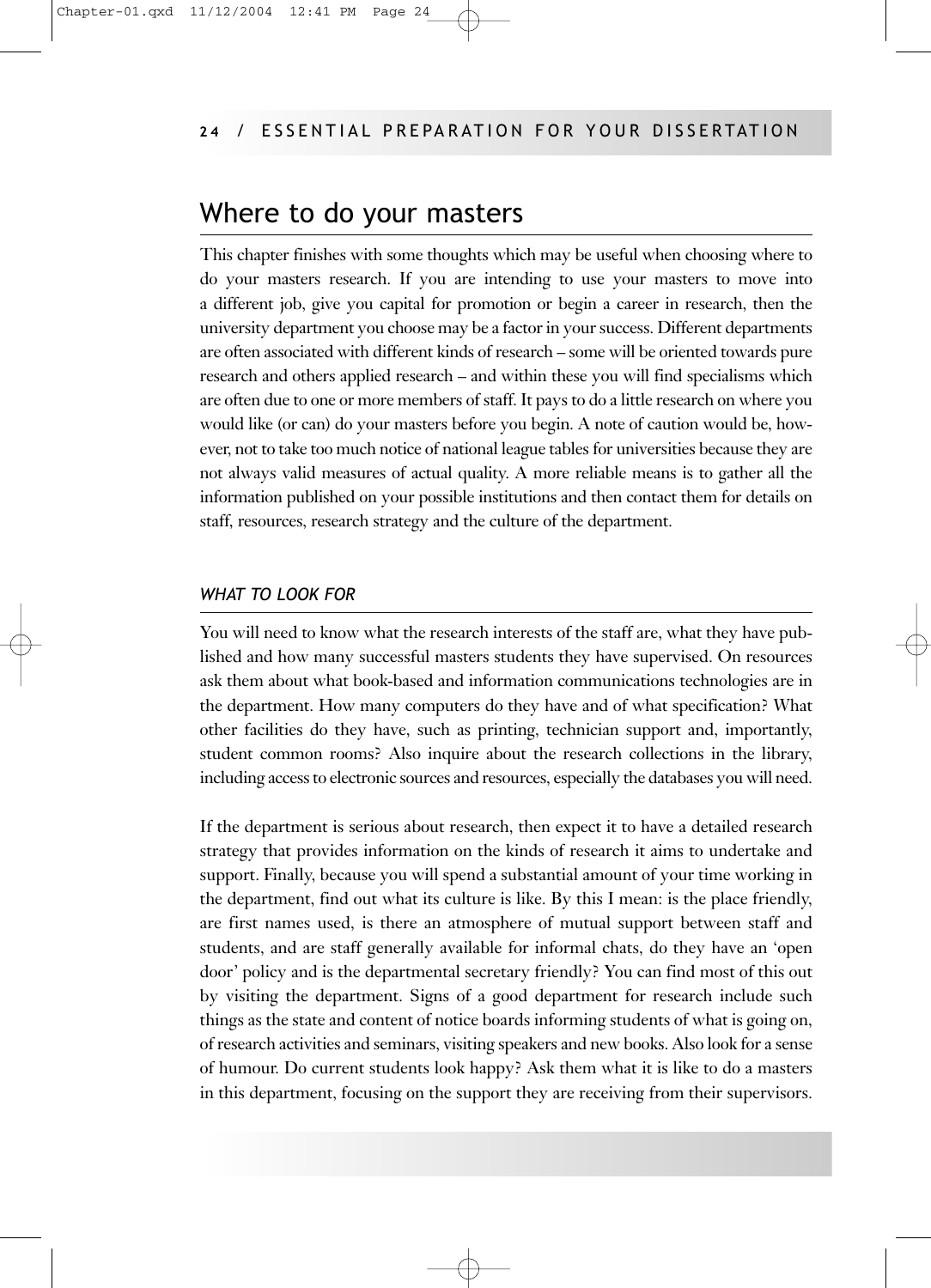Chapter-01.qxd 11/12/2004 12:41 PM

Different academic departments (sometimes called 'Schools') tend to have different approaches to teaching and learning. This makes for diversity among universities and other institutions and allows for different kinds of research to be undertaken and, importantly, different views about the nature of research to be expressed. However, the teaching and learning preference of one department may not be the one suited to your own personal learning style. Honey and Mumford (1992) provide a detailed questionnaire to help you identify your learning style preference. The four main learning styles they describe are summarized in Table 1.6.

Even from this brief overview of the different styles you should be able to recognize features in some that you can associate with. It is not necessary to choose one rather than another. It is OK to associate with features from more than one of the styles. The purpose of introducing these is to help you to identify different learning styles used by different academic departments and, as we will see in Chapter 5, also help you to choose the type of dissertation most suited to your own learning style. You can begin to do the first of these – assessing the learning opportunities of different departments – when you visit the departments offering the masters courses you want to do. The kinds of questions to be addressed are listed below, and in part answers to these will be evident in the attitudes of staff, stated curriculum of the course and in the types of dissertations which have been done in a department.

#### 1 Questions for activists

- $\triangleright$  What will I learn that I didn't know before?
- What specific and general research skills will I acquire?
- ♦ Will there be a variety of different activities or is the course based on lectures?
- Will it be OK to make mistakes and have some fun?
- Will I have tough problems and challenges?

#### 2 Questions for reflectors

♦ Is enough time given over for reflection to assimilate ideas and think about issues?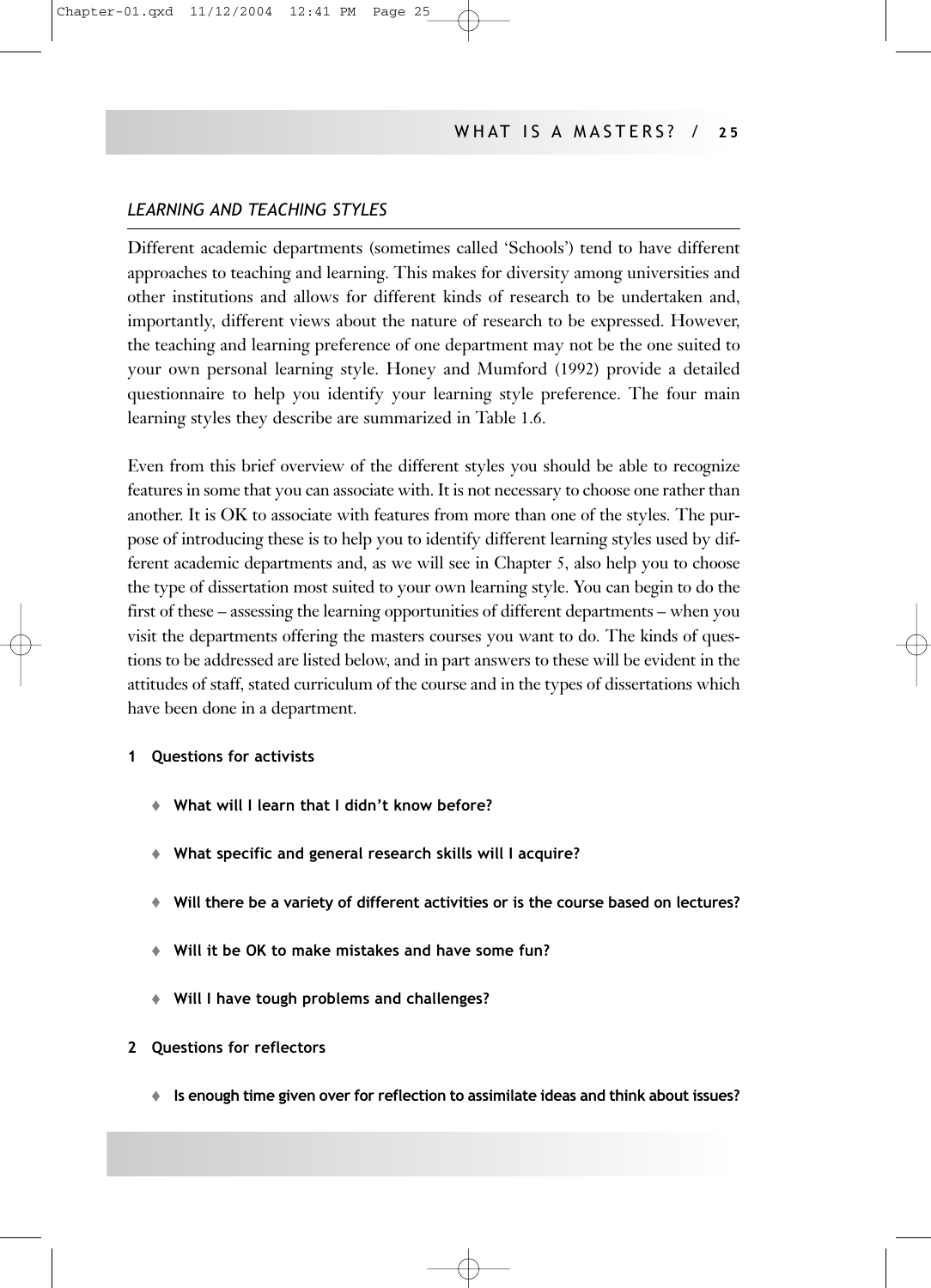- ♦ Are there sufficient facilities and opportunities to gather all relevant information about a topic?
- ♦ Will there be group discussions in which sharing of ideas and experiences happens?
- ♦ Do staff encourage listening to the views of others and give time for people to formulate considered responses?
- ♦ Is the teaching and tutoring based on pressure to respond?

TABLE 1.6 LEARNING STYLES

| Learning style | <b>Features</b>                                                                                                                                                                                                                                                                                                                                    |
|----------------|----------------------------------------------------------------------------------------------------------------------------------------------------------------------------------------------------------------------------------------------------------------------------------------------------------------------------------------------------|
| Activist       | 'What's new? I'm game for anything.' Activists learn best in<br>situations where:<br>there are new experiences and problems to be solved;<br>• they can engross themselves in the 'here and now'; and<br>• there is a sense of competition and pressure.                                                                                           |
| Reflector      | 'I'd like time to think about this.' Reflectors learn<br>best where:<br>• they are encouraged to watch and think about activities<br>and problems;<br>• they have time to assimilate the facts and arguments<br>before commenting; and<br>• they have the opportunity to review what has happened.                                                 |
| Theorist       | 'How does this relate to that?' Theorists learn best where:<br>• they have time to explore methodically ideas and theories;<br>• they are in structured situations with clear objectives<br>that nevertheless stretch their intellect; and<br>• they can question basic methodological assumptions and<br>the logic of arguments.                  |
| Pragmatist     | 'How can I apply this in practice?' Pragmatists learn<br>best where:<br>• they can see practical links between theory and a<br>problem, especially in the workplace;<br>• they have a chance to try out applications and evaluate<br>their effectiveness; and<br>they can concentrate on practical issues facing real<br>organizations and people. |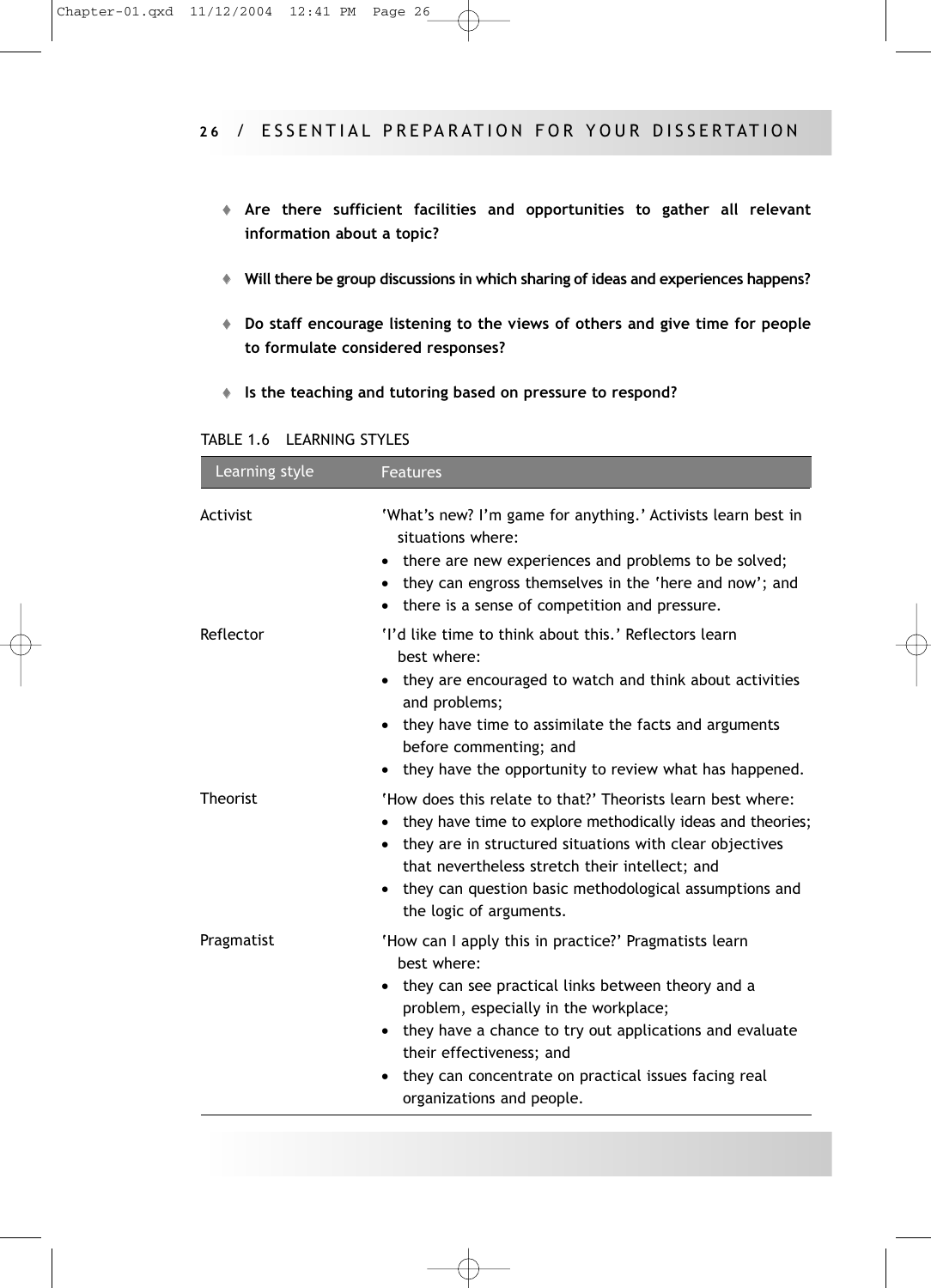- 3 Questions for theorists
	- ♦ Will I encounter complex ideas and theories which will stretch my understanding and abilities?
	- ♦ Do staff have a robust understanding of theoretical traditions in the social sciences?
	- ♦ Does the curriculum have a clear structure and purpose both technically and intellectually?
	- ♦ Shall I be with people of a similar calibre to myself?
- 4 Questions for pragmatists
	- ♦ Will we be addressing real problems and actual issues rather than hypothetical ones?
	- ♦ Will we be exposed to specialists and experts who have relevant and up-todate experience?
	- Is the curriculum clearly skills-based and practical?
	- ♦ Will there be lots of useful tips and techniques?

#### COURSE SPECIFICATIONS

Additional pieces of documentary information you can request include the 'subject standards', course specification and module booklet. Most courses in higher education are required by the governing bodies to use the subject standards (benchmark statements) to specify their course. This includes providing statements on the aims and objectives of the course as a whole and on individual modules that are a part of the course, showing how the learning outcomes of each module contribute to the learning outcomes of the course as a whole. This course specification will give a good idea of what kind of educational philosophy, teaching and learning styles a department uses in the design and organization of its curriculum. It will show you to what degree they focus on a range of skills as a set of expectations which you should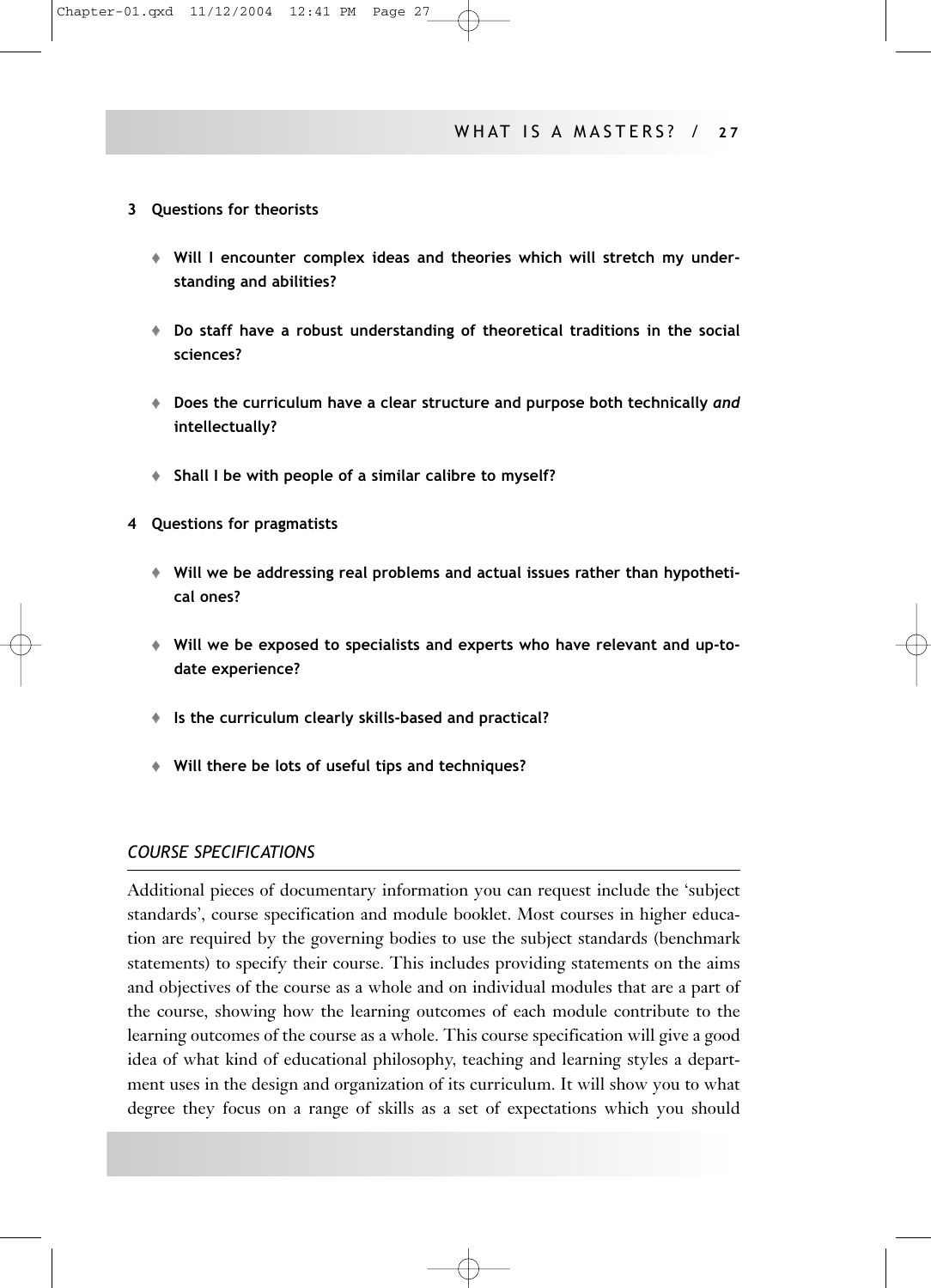

FIGURE 1.2 THE LEARNING OUTCOMES APPROACH TO MASTERS COURSE DESIGN

achieve at the end of the course. Your course tutor will probably explain to you the scheme of their masters course. Many follow a generic template represented in Figure 1.2. This is based on what is known as the learning outcomes approach to course design.

A well-thought-out and organized masters programme will have a clear coherence. This means there will be a clear set of statements describing the level for a masters qualification. Different universities have their own ways of stating award descriptors. These would normally include higher level cognitive and practical abilities of the type shown in Table 1.3 and Appendix 1, which are based on benchmark expectations for a knowledge manager. Each module on the course should then explain how specific learning outcomes will be acquired through doing that module and how they will be assessed, using what kind of criteria. Hence a module may state that a student will be able to give evidence of the application of knowledge. This may be expressed using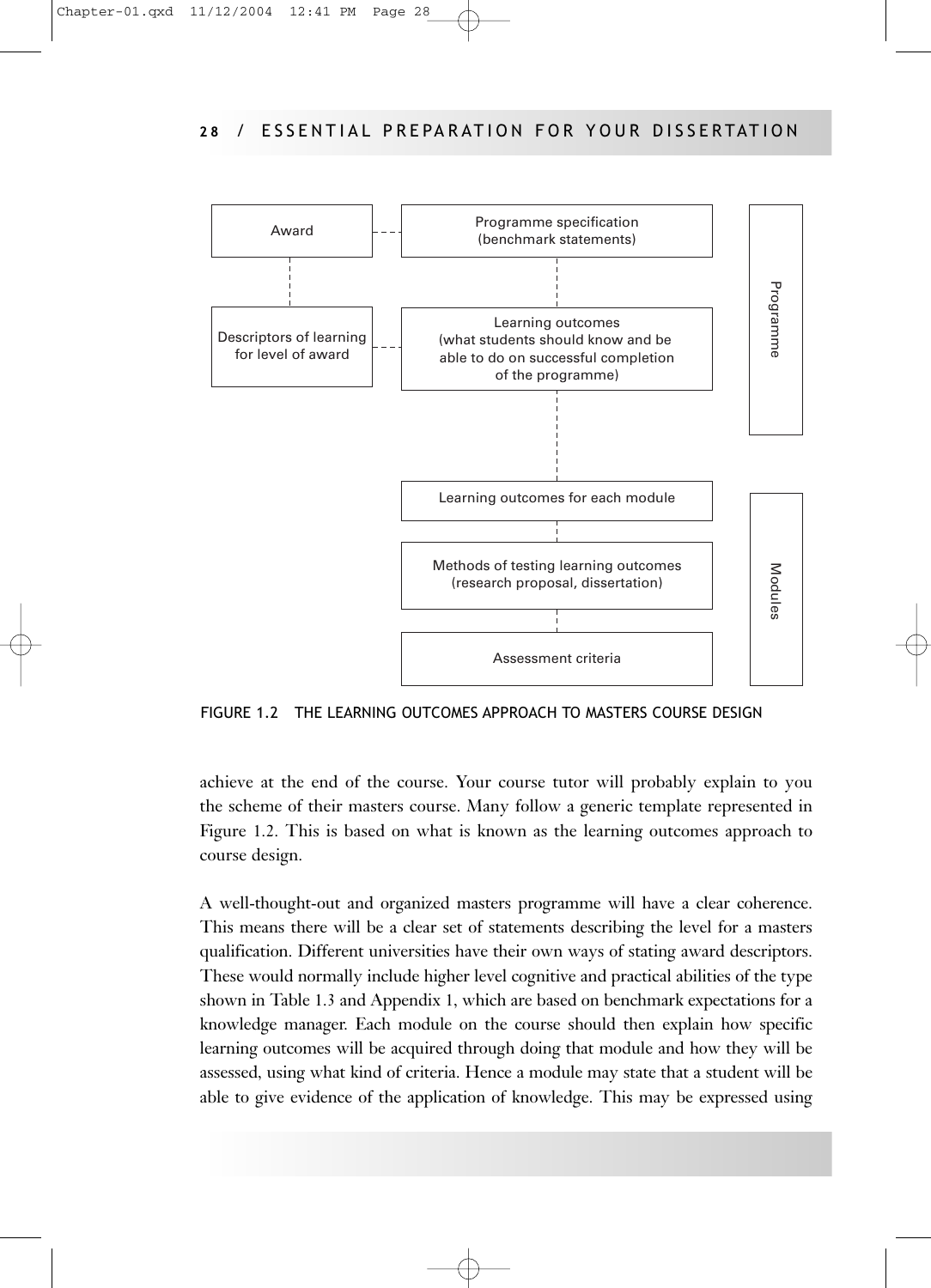verbs such as define, solve, manipulate, relate, use, assess and so on to state what, in the methods of assessment, will be tested. As a scheme the programme should be coherent, and by looking at the course documentation and at previous work done by students you should be able to make a sound evaluation of how well organized a particular masters course is.

Chapter-01.qxd 11/12/2004 12:41 PM Page 29

Implicitly or explicitly the programme specification will also indicate the kind of person they expect to encourage both intellectually and professionally to succeed in their course. Table 1.3 indicates the kind of specification that I use when talking to new enrollers on masters courses. A more detailed one can be found in Appendix 1 that was developed for a masters in Knowledge Management for practitioners. Do not be put off by the length of the lists in each of the columns. Its purpose is to show you the range of skills, capabilities, attitudes and qualities that a good masters course, with research, will make available for you to exploit for your own personal development. Clearly, you will not have the time to acquire all of these and you will already be able to demonstrate many of them.

This is an important stage in beginning your masters and if you have a choice between universities then exercise it. You may find some interesting and significant differences between departments. In particular, it is not always the case that the department with the highest formal rating for research is necessarily the most supportive of research students or close enough to the job market to encourage useful topics. Look, therefore, beyond ratings to other indicators which suit your teaching and learning needs and choose a department that offers you the maximum learning opportunities to develop both professionally and as a person.

### SUMMARY OF THIS CHAPTER

This initial chapter has attempted to provide you with an introduction to what a masters dissertation is about and has made the following main points:

♦ A masters dissertation is an exercise in research that demonstrates you are capable of doing research at masters level.